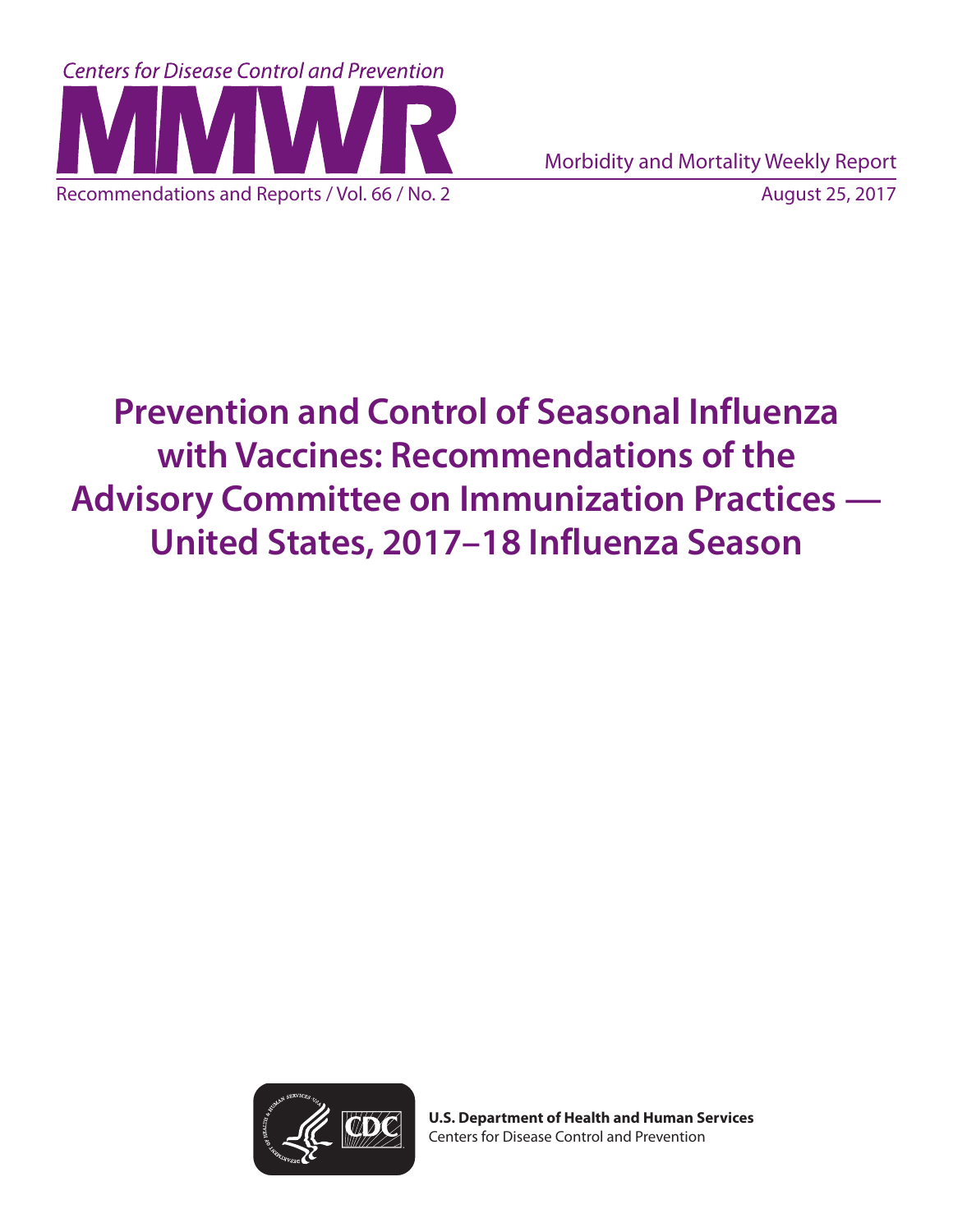### **CONTENTS**

| Primary Changes and Updates in the Recommendations 5    |  |
|---------------------------------------------------------|--|
| Recommendations for the Use of Influenza Vaccines,      |  |
|                                                         |  |
| Influenza Vaccine Composition and Available Products 13 |  |
| Additional Sources for Information Regarding Influenza  |  |
|                                                         |  |
|                                                         |  |

#### **CDC Adoption of ACIP Recommendations**

Recommendations for the routine use of vaccines in children, adolescents, and adults are developed by the Advisory Committee on Immunization Practices (ACIP). ACIP is chartered as a federal advisory committee to provide expert external advice and guidance to the Director of CDC on use of vaccines and related agents for the control of vaccine-preventable diseases in the civilian population of the United States. Clinical recommendations for routine use of vaccines are harmonized to the greatest extent possible with recommendations made by others (e.g., the American Academy of Pediatrics, the American Academy of Family Physicians, the American College of Obstetricians and Gynecologists, and the American College of Physicians).

ACIP recommendations adopted by the CDC Director become agency guidelines on the date published in *MMWR*. The accompanying recommendations that summarize the ACIP findings and conclusions were drafted based on the recommendations and revised based on feedback from ACIP voting members. The CDC Director approved these recommendations prior to publication. Opinions of individual members of ACIP might differ to some extent from the recommendations in this report as these recommendations are the position of CDC based on the ACIP recommendations to the CDC Director. Additional information regarding ACIP is available at [https://www.cdc.gov/vaccines/acip.](https://www.cdc.gov/vaccines/acip)

The *MMWR* series of publications is published by the Center for Surveillance, Epidemiology, and Laboratory Services, Centers for Disease Control and Prevention (CDC), U.S. Department of Health and Human Services, Atlanta, GA 30329-4027.

**Suggested citation:** [Author names; first three, then et al., if more than six.] [Title]. MMWR Recomm Rep 2017;66(No. RR-#):[inclusive page numbers].

#### **Centers for Disease Control and Prevention**

Brenda Fitzgerald, MD, *Director* William R. Mac Kenzie, MD, *Acting Associate Director for Science* Joanne Cono, MD, ScM, *Director, Office of Science Quality*  Chesley L. Richards, MD, MPH, *Deputy Director for Public Health Scientific Services* Michael F. Iademarco, MD, MPH, *Director, Center for Surveillance, Epidemiology, and Laboratory Services*

#### *MMWR* **Editorial and Production Staff (Serials)**

Sonja A. Rasmussen, MD, MS, *Editor-in-Chief* Charlotte K. Kent, PhD, MPH, *Executive Editor* Christine G. Casey, MD, *Editor* Teresa F. Rutledge, *Managing Editor* David C. Johnson, *Lead Technical Writer-Editor* Jeffrey D. Sokolow, MA, *Project Editor*

Martha F. Boyd, *Lead Visual Information Specialist* Maureen A. Leahy, Julia C. Martinroe, Stephen R. Spriggs, Tong Yang, *Visual Information Specialists* Quang M. Doan, MBA, Phyllis H. King, Paul D. Maitland, Terraye M. Starr, Moua Yang, *Information Technology Specialists*

#### *MMWR* **Editorial Board**

Timothy F. Jones, MD, *Chairman* Matthew L. Boulton, MD, MPH Virginia A. Caine, MD Katherine Lyon Daniel, PhD Jonathan E. Fielding, MD, MPH, MBA David W. Fleming, MD

William E. Halperin, MD, DrPH, MPH King K. Holmes, MD, PhD Robin Ikeda, MD, MPH Rima F. Khabbaz, MD Phyllis Meadows, PhD, MSN, RN Jewel Mullen, MD, MPH, MPA

Jeff Niederdeppe, PhD Patricia Quinlisk, MD, MPH Patrick L. Remington, MD, MPH Carlos Roig, MS, MA William L. Roper, MD, MPH William Schaffner, MD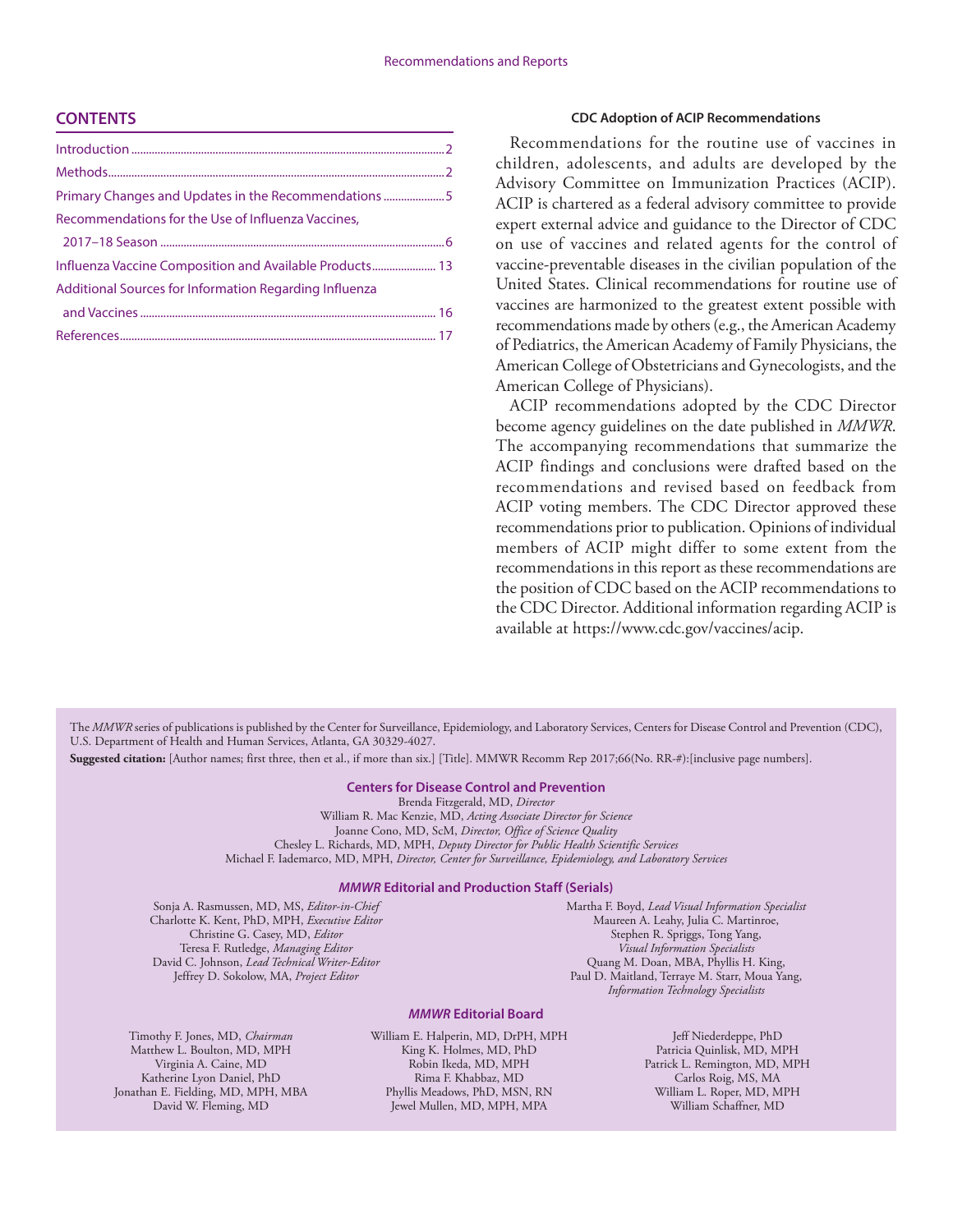## **Prevention and Control of Seasonal Influenza with Vaccines: Recommendations of the Advisory Committee on Immunization Practices — United States, 2017–18 Influenza Season**

Lisa A. Grohskopf, MD<sup>1</sup> Leslie Z. Sokolow, MSc, MPH1,2 Karen R. Broder, MD3 Emmanuel B. Walter, MD4 Joseph S. Bresee, MD<sup>1</sup> Alicia M. Fry, MD1 Daniel B. Jernigan, MD<sup>1</sup> *1Influenza Division, National Center for Immunization and Respiratory Diseases, CDC 2Battelle Memorial Institute, Atlanta, Georgia*

*3Immunization Safety Office, National Center for Emerging and Zoonotic Infectious Diseases, CDC 4Duke University School of Medicine, Durham, North Carolina*

### **Summary**

*This report updates the 2016–17 recommendations of the Advisory Committee on Immunization Practices (ACIP) regarding the use of seasonal influenza vaccines (MMWR Recomm Rep 2016;65[No. RR-5]). Routine annual influenza vaccination is recommended for all persons aged ≥6 months who do not have contraindications. A licensed, recommended, and age-appropriate vaccine should be used.*

*For the 2017–18 season, quadrivalent and trivalent influenza vaccines will be available. Inactivated influenza vaccines (IIVs) will be available in trivalent (IIV3) and quadrivalent (IIV4) formulations. Recombinant influenza vaccine (RIV) will be available in trivalent (RIV3) and quadrivalent (RIV4) formulations. Live attenuated influenza vaccine (LAIV4) is not recommended for use during the 2017–18 season due to concerns about its effectiveness against (H1N1)pdm09 viruses during the 2013–14 and 2015–16 seasons. Recommendations for different vaccine types and specific populations are discussed. No preferential recommendation is made for one influenza vaccine product over another for persons for whom more than one licensed, recommended product is available.*

*Updates to the recommendations described in this report reflect discussions during public meetings of ACIP held on October 20, 2016; February 22, 2017; and June 21, 2017. New and updated information in this report includes the following:*

- *• Vaccine viruses included in the 2017–18 U.S. trivalent influenza vaccines will be an A/Michigan/45/2015 (H1N1) pdm09–like virus, an A/Hong Kong/4801/2014 (H3N2)-like virus, and a B/Brisbane/60/2008–like virus (Victoria lineage). Quadrivalent influenza vaccines will contain these three viruses and an additional influenza B vaccine virus, a B/Phuket/3073/2013–like virus (Yamagata lineage).*
- *• Information on recent licensures and labelling changes is discussed, including licensure of Afluria Quadrivalent (IIV4; Seqirus, Parkville, Victoria, Australia); Flublok Quadrivalent (RIV4; Protein Sciences, Meriden, Connecticut); and expansion of the age indication for FluLaval Quadrivalent (IIV4; ID Biomedical Corporation of Quebec, Quebec City, Quebec, Canada), previously licensed for ≥3 years, to ≥6 months.*
- *• Pregnant women may receive any licensed, recommended, age-appropriate influenza vaccine.*
- *• Afluria (IIV3; Seqirus, Parkville, Victoria, Australia) may be used for persons aged ≥5 years, consistent with Food and Drug Administration–approved labeling.*
- *• FluMist Quadrivalent (LAIV4; MedImmune, Gaithersburg, Maryland) should not be used during the 2017–18 season due to concerns about its effectiveness against influenza A(H1N1)pdm09 viruses in the United States during the 2013–14 and 2015–16 influenza seasons.*

*This report focuses on the recommendations for use of vaccines for the prevention and control of influenza during the 2017–18 season in the United States. A Background Document containing further information and a summary of these recommendations are available at [https://www.cdc.gov/vaccines/hcp/acip-recs/vacc-specific/flu.html.](https://www.cdc.gov/vaccines/hcp/acip-recs/vacc-specific/flu.html) These recommendations apply to licensed influenza vaccines used within Food and Drug Administration–licensed indications, including those licensed after the publication date* 

**Corresponding author:** Lisa A. Grohskopf, Influenza Division, National Center for Immunization and Respiratory Diseases, CDC. Telephone: 404-639-2552; E-mail: [Lkg6@cdc.gov.](mailto:Lkg6@cdc.gov)

*of this report. Updates and other information are available at CDC's influenza website ([https://www.cdc.gov/flu\)](https://www.cdc.gov/flu). Vaccination and health care providers should check CDC's influenza website periodically for additional information.*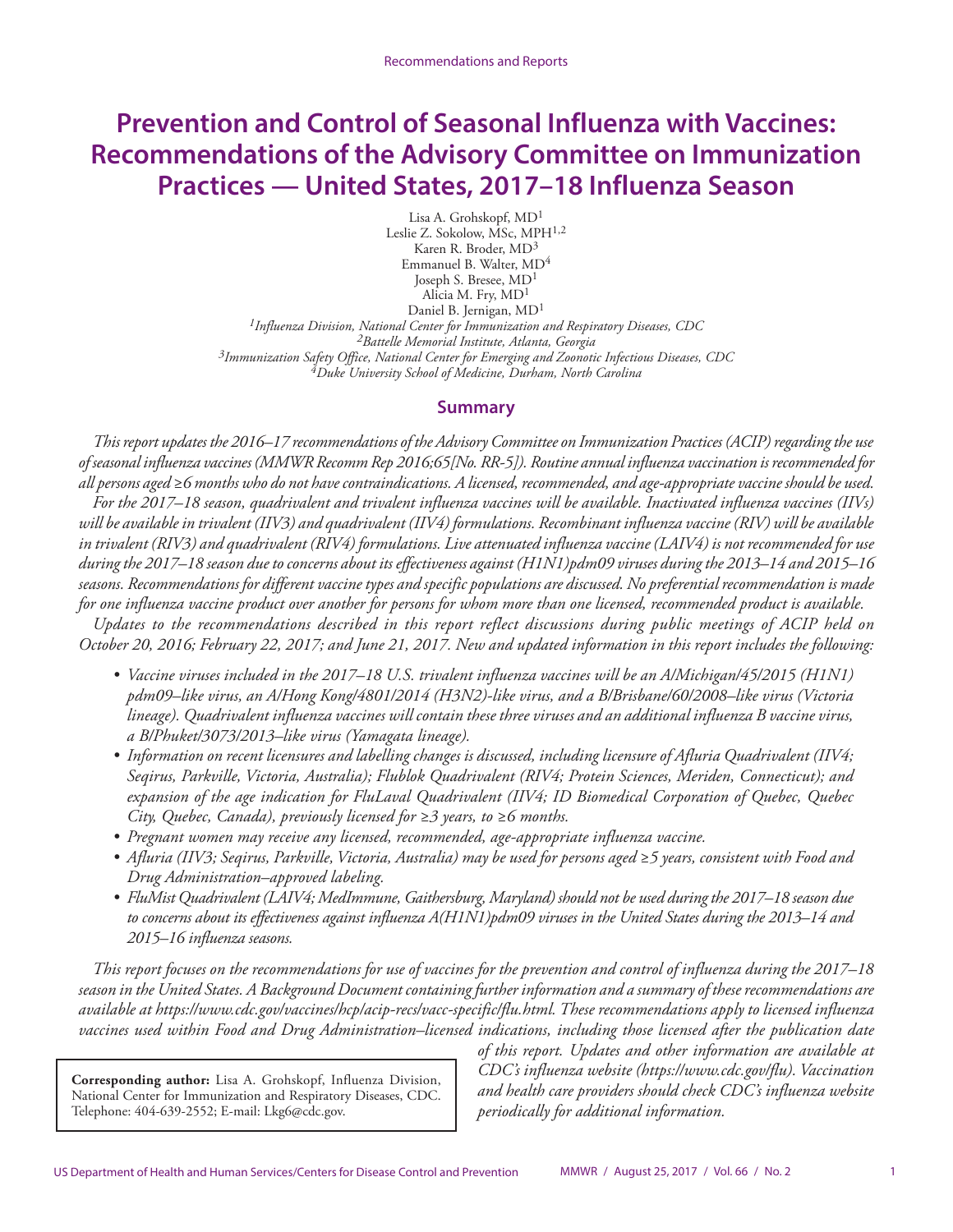## **Introduction**

<span id="page-3-0"></span>Influenza viruses typically circulate widely in the United States annually, from the late fall through the early spring. Although most persons with influenza will recover without sequelae, influenza can cause serious illness and death, particularly among older adults, very young children, pregnant women, and those with certain chronic medical conditions (*1*–*6*).

Routine annual influenza vaccination for all persons aged ≥6 months who do not have contraindications has been recommended by CDC and CDC's Advisory Committee on Immunization Practices (ACIP) since 2010 (*7*). This report updates the 2016–17 ACIP recommendations regarding the use of seasonal influenza vaccines (*8*) and provides recommendations and guidance for vaccine providers regarding the use of influenza vaccines for the 2017–18 season. A variety of different formulations of influenza vaccine are available (Table 1). Contraindications and precautions to the use of influenza vaccines are summarized (Table 2). Abbreviations are used in this report to denote the various types of vaccines (Box).

This report focuses on the recommendations for use of influenza vaccines for the prevention and control of influenza during the 2017–18 season in the United States. A summary of these recommendations and a Background Document containing additional information on influenza-associated illnesses and influenza vaccines are available at [https://www.](https://www.cdc.gov/vaccines/hcp/acip-recs/vacc-specific/flu.html) [cdc.gov/vaccines/hcp/acip-recs/vacc-specific/flu.html.](https://www.cdc.gov/vaccines/hcp/acip-recs/vacc-specific/flu.html)

## **Methods**

ACIP provides annual recommendations for the use of influenza vaccines for the prevention and control of influenza. The ACIP Influenza Work Group meets by teleconference once to twice per month throughout the year. Work Group membership includes several voting members of ACIP and representatives of ACIP Liaison Organizations.\* Discussions include topics such as influenza surveillance, vaccine effectiveness and safety, vaccine coverage, program feasibility, cost-effectiveness, and vaccine supply. Presentations are requested from invited experts, and published and unpublished data are discussed.

In general, the Background Document is updated to reflect recent additions to the literature related to the following: 1) recommendations that were made in previous seasons, 2) changes in the viral antigen composition of seasonal influenza vaccines, and 3) minor changes in guidance for the use of influenza vaccines (e.g., guidance for timing of vaccination and other programmatic issues, guidance for dosage in specific populations, guidance for selection of vaccines for specific populations that are already recommended for vaccination, and changes that reflect use consistent with

Food and Drug Administration [FDA]*–*licensed indications and prescribing information). The summary included in the Background Document for such topics is not a systematic review, but is intended to provide a broad overview of current literature. In general, systematic review and evaluation of the evidence using the Grading of Recommendations, Assessment, Development and Evaluation (GRADE) approach is performed for new recommendations or substantial changes in the recommendations (e.g., expansion of the recommendation for influenza vaccination to new populations not previously recommended for vaccination or potential preferential recommendations for specific vaccines).

Updates and changes to the recommendations described in this report are of five types: 1) the vaccine virus composition for 2017–18 U.S. seasonal influenza vaccines; 2) recent regulatory actions, including new vaccine licensures and labeling changes for previously licensed vaccines; 3) updated recommendations for the use of influenza vaccines in pregnancy, including a recommendation that pregnant women may receive any licensed, recommended, age-appropriate influenza vaccine; 4) a recommendation that the trivalent inactivated influenza vaccine (IIV3) Afluria (Seqirus, Parkville, Victoria, Australia) may be used for persons aged ≥5 years, consistent with FDA-approved labeling; and 5) a recommendation (continued from the 2016–17 season) that LAIV4 not be used during the 2017–18 season. Systematic review and GRADE were not performed for these updates and changes. Information relevant to these changes includes the following:

• Recommendations for composition of Northern Hemisphere influenza vaccines are made by the World Health Organization (WHO), which organizes a consultation, generally in February of each year. Surveillance data are reviewed and candidate vaccine viruses are discussed. A summary of the WHO meeting for selection of the 2017–18 Northern Hemisphere vaccine viruses is available at [http://www.who.int/influenza/vaccines/](http://www.who.int/influenza/vaccines/virus/recommendations/201703_recommendation.pdf) [virus/recommendations/201703\\_recommendation.](http://www.who.int/influenza/vaccines/virus/recommendations/201703_recommendation.pdf) [pdf](http://www.who.int/influenza/vaccines/virus/recommendations/201703_recommendation.pdf). Subsequently, FDA, which has regulatory authority over vaccines in the United States, convenes a meeting of its Vaccines and Related Biological Products Advisory Committee (VRBPAC). This committee considers the recommendations of WHO, reviews and discusses similar data, and makes a final decision regarding vaccine virus composition for influenza vaccines licensed and marketed in the United States. A summary of the FDA VRBPAC meeting of March 9, 2017, at which the composition of the 2017–18 U.S. influenza vaccines was discussed, is available at [https://www.fda.gov/downloads/](https://www.fda.gov/downloads/AdvisoryCommittees/CommitteesMeetingMaterials/BloodVaccinesandOtherBiologics/VaccinesandRelatedBiologicalProductsAdvisoryCommittee/UCM552054.pdf) [AdvisoryCommittees/CommitteesMeetingMaterials/](https://www.fda.gov/downloads/AdvisoryCommittees/CommitteesMeetingMaterials/BloodVaccinesandOtherBiologics/VaccinesandRelatedBiologicalProductsAdvisoryCommittee/UCM552054.pdf) [BloodVaccinesandOtherBiologics/](https://www.fda.gov/downloads/AdvisoryCommittees/CommitteesMeetingMaterials/BloodVaccinesandOtherBiologics/VaccinesandRelatedBiologicalProductsAdvisoryCommittee/UCM552054.pdf) [VaccinesandRelatedBiologicalProductsAdvisoryCommittee/](https://www.fda.gov/downloads/AdvisoryCommittees/CommitteesMeetingMaterials/BloodVaccinesandOtherBiologics/VaccinesandRelatedBiologicalProductsAdvisoryCommittee/UCM552054.pdf) [UCM552054.pdf.](https://www.fda.gov/downloads/AdvisoryCommittees/CommitteesMeetingMaterials/BloodVaccinesandOtherBiologics/VaccinesandRelatedBiologicalProductsAdvisoryCommittee/UCM552054.pdf)

<sup>\*</sup>A list of Work Group members may be found on page 20 of this report.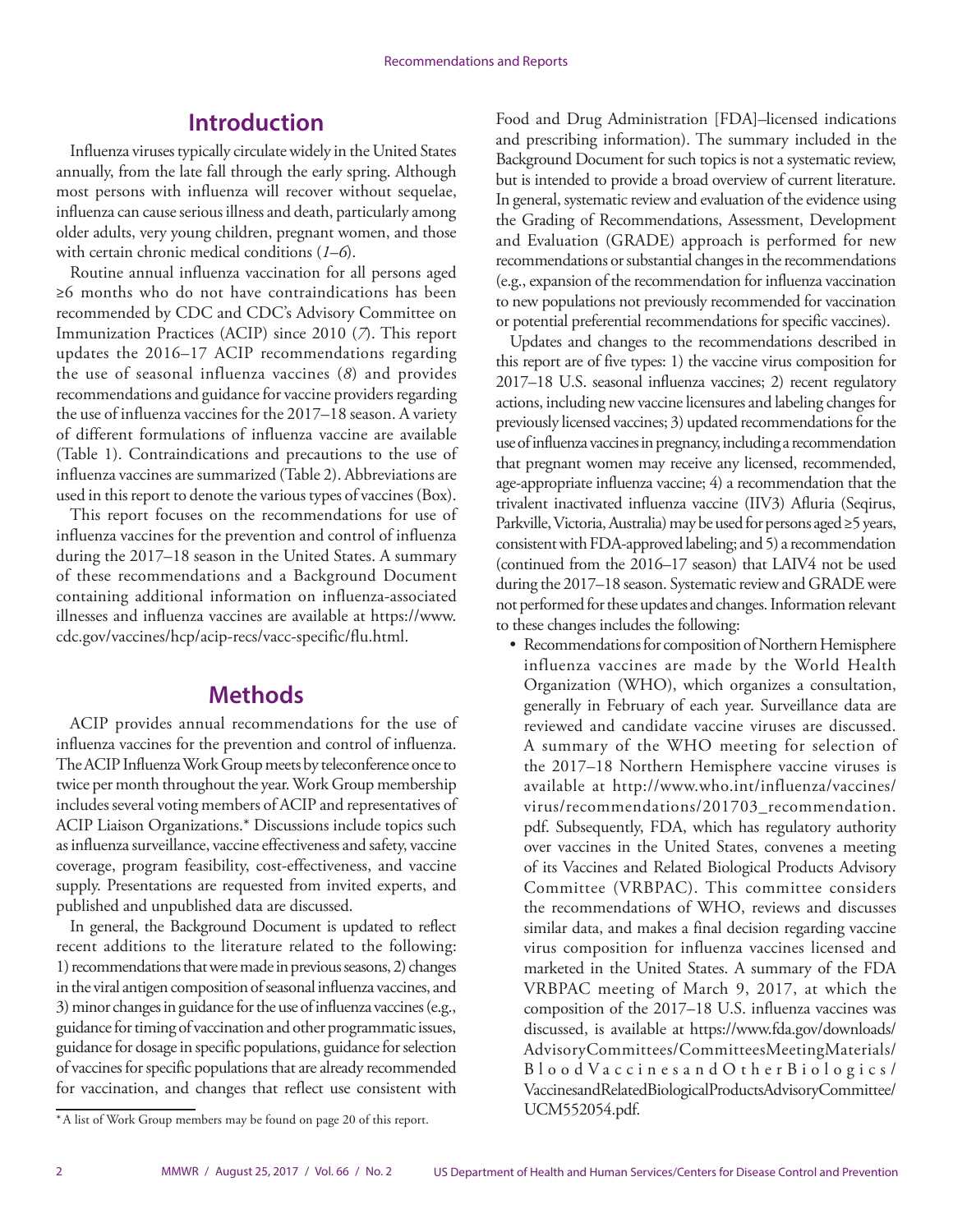| <b>Trade name</b>                                                                                    | Manufacturer                                                         | Presentation                                                                                                   | Age<br>indication                                                                                     | Mercury<br>(from<br>thimerosal,<br>$\mu$ g/0.5 mL) | Latex             | Route           |
|------------------------------------------------------------------------------------------------------|----------------------------------------------------------------------|----------------------------------------------------------------------------------------------------------------|-------------------------------------------------------------------------------------------------------|----------------------------------------------------|-------------------|-----------------|
|                                                                                                      |                                                                      |                                                                                                                |                                                                                                       |                                                    |                   |                 |
| Inactivated influenza vaccines, quadrivalent (IIV4s), standard-dose <sup>†</sup>                     |                                                                      |                                                                                                                |                                                                                                       |                                                    |                   | IM <sup>§</sup> |
| Afluria Ouadrivalent                                                                                 | Segirus                                                              | 0.5 mL prefilled syringe<br>5.0 mL multidose vial                                                              | $\geq$ 18 years<br>$\geq$ 18 years<br>(by needle/syringe)<br>18 through 64 years<br>(by jet injector) | <b>NR</b><br>24.5                                  | No<br>No          | IM              |
| <b>Fluarix Ouadrivalent</b>                                                                          | GlaxoSmithKline                                                      | 0.5 mL prefilled syringe                                                                                       | $\geq$ 3 years                                                                                        | <b>NR</b>                                          | No                | <b>IM</b>       |
| <b>FluLaval Quadrivalent</b>                                                                         | ID Biomedical Corp. of<br>Quebec (distributed by<br>GlaxoSmithKline) | 0.5 mL prefilled syringe<br>5.0 mL multidose vial                                                              | ≥6 months<br>$\geq 6$ months                                                                          | <b>NR</b><br>$<$ 25                                | No<br>No          | IM<br>IM        |
| <b>Fluzone Ouadrivalent</b>                                                                          | Sanofi Pasteur                                                       | 0.25 mL prefilled syringe                                                                                      | 6 through 35 months                                                                                   | <b>NR</b>                                          | No                | IM              |
|                                                                                                      |                                                                      | 0.5 mL prefilled syringe                                                                                       | $\geq$ 3 years                                                                                        | <b>NR</b>                                          | No                | <b>IM</b>       |
|                                                                                                      |                                                                      | 0.5 mL single-dose vial                                                                                        | $\geq$ 3 years                                                                                        | <b>NR</b>                                          | No                | IM              |
|                                                                                                      |                                                                      | 5.0 mL multidose vial                                                                                          | $\geq$ 6 months                                                                                       | 25                                                 | No                | <b>IM</b>       |
| Inactivated influenza vaccine, quadrivalent (ccllV4), standard-dose, <sup>†</sup> cell culture-based |                                                                      |                                                                                                                |                                                                                                       |                                                    |                   |                 |
| <b>Flucelvax Ouadrivalent</b>                                                                        | Segirus                                                              | 0.5 mL prefilled syringe                                                                                       | $\geq$ 4 years                                                                                        | <b>NR</b>                                          | No                | <b>IM</b>       |
|                                                                                                      |                                                                      | 5.0 mL multidose vial                                                                                          | $\geq$ 4 years                                                                                        | 25                                                 | No                | IM              |
| Inactivated influenza vaccine, quadrivalent (IIV4), standard-dose, intradermal <sup>9</sup>          |                                                                      |                                                                                                                |                                                                                                       |                                                    |                   |                 |
| Fluzone Intradermal<br>Ouadrivalent                                                                  | Sanofi Pasteur                                                       | 0.1 mL single-dose prefilled<br>microinjection system                                                          | 18 through 64 years                                                                                   | <b>NR</b>                                          | No                | $ID***$         |
| Inactivated Influenza Vaccines, trivalent (IIV3s), standard-dose <sup>†</sup>                        |                                                                      |                                                                                                                |                                                                                                       |                                                    |                   |                 |
| Afluria                                                                                              | Segirus                                                              | 0.5 mL prefilled syringe                                                                                       | $\geq$ 5 years                                                                                        | <b>NR</b>                                          | No                | IM              |
|                                                                                                      |                                                                      | 5.0 mL multidose vial                                                                                          | $\geq$ 5 years<br>(by needle/syringe)<br>18 through 64 years<br>(by jet injector)                     | 24.5                                               | No                | IM              |
| Fluvirin                                                                                             | Segirus                                                              | 0.5 mL prefilled syringe                                                                                       | $\geq$ 4 years                                                                                        | $\leq$ 1                                           | Yes <sup>tt</sup> | IM              |
|                                                                                                      |                                                                      | 5.0 mL multidose vial                                                                                          | $\geq$ 4 years                                                                                        | 25                                                 | No                | <b>IM</b>       |
| Adjuvanted inactivated influenza vaccine, trivalent (allV3), <sup>†</sup> standard-dose              |                                                                      |                                                                                                                |                                                                                                       |                                                    |                   |                 |
| Fluad                                                                                                | Segirus                                                              | 0.5 mL prefilled syringe                                                                                       | $\geq 65$ years                                                                                       | <b>NR</b>                                          | Yes <sup>tt</sup> | <b>IM</b>       |
| Inactivated Influenza Vaccine, trivalent (IIV3), high-dose <sup>§§</sup><br>Fluzone High-Dose        | Sanofi Pasteur                                                       | 0.5 mL prefilled syringe                                                                                       | $\geq 65$ years                                                                                       | <b>NR</b>                                          | No                | IM              |
| Recombinant Influenza Vaccine, quadrivalent (RIV4) <sup>11</sup>                                     |                                                                      |                                                                                                                |                                                                                                       |                                                    |                   |                 |
| <b>Flublok Quadrivalent</b>                                                                          | <b>Protein Sciences</b>                                              | 0.5 mL prefilled syringe                                                                                       | $\geq$ 18 years                                                                                       | <b>NR</b>                                          | No                | IM              |
| Recombinant Influenza Vaccine, trivalent (RIV3) <sup>919</sup><br>Flublok                            | <b>Protein Sciences</b>                                              | 0.5 mL single-dose vial                                                                                        | $\geq$ 18 years                                                                                       | <b>NR</b>                                          | No                | IM              |
|                                                                                                      |                                                                      | Live Attenuated Influenza Vaccine, quadrivalent (LAIV4)*** (not recommended for use during the 2017-18 season) |                                                                                                       |                                                    |                   |                 |
| <b>FluMist Ouadrivalent</b>                                                                          | MedImmune                                                            | 0.2 mL single-dose prefilled<br>intranasal sprayer                                                             | 2 through 49 years                                                                                    | <b>NR</b>                                          | No                | <b>NAS</b>      |

#### **TABLE 1. Influenza vaccines — United States, 2017–18 influenza season\***

**Abbreviations**: ACIP = Advisory Committee on Immunization Practices; ID = intradermal; IM = intramuscular; NAS = intranasal; NR = not relevant (does not contain thimerosal).

\* Immunization providers should check Food and Drug Administration–approved prescribing information for 2017–18 influenza vaccines for the most complete and updated information, including (but not limited to) indications, contraindications, warnings, and precautions. Package inserts for U.S.-licensed vaccines are available at<https://www.fda.gov/BiologicsBloodVaccines/Vaccines/ApprovedProducts/ucm093833.htm>. Availability of specific products and presentations might change and differ from what is described in this table and in the text of this report.

**†** Standard dose intramuscular IIVs contain 15 *μ*g of each vaccine HA antigen (45 *μ*g total for trivalents and 60 *μ*g total for quadrivalents) per 0.5 mL dose.

§ For adults and older children, the recommended site for intramuscular influenza vaccination is the deltoid muscle. The preferred site for infants and young children is the anterolateral aspect of the thigh. Specific guidance regarding site and needle length for intramuscular administration is available in the ACIP General Best<br>Practice Guidelines for Immunization, available at https:/

Il Quadrivalent inactivated influenza vaccine, intradermal: a 0.1-mL dose contains 9 ug of each vaccine HA antigen (36 ug total).

\*\* The preferred injection site is over the deltoid muscle. Fluzone Intradermal Quadrivalent is administered per manufacturer's instructions using the delivery system included with the vaccine.

**††** Syringe tip cap might contain natural rubber latex.

§§ High-dose IIV3 contains 60 *μ*g of each vaccine antigen (180 *μ*g total) per 0.5 mL dose.

¶¶ RIV contains 45 *μ*g of each vaccine HA antigen (135 *μ*g total for trivalent 180 *μ*g total for quadrivalent) per 0.5 mL dose.

\*\*\* ACIP recommends that FluMist Quadrivalent (LAIV4) not be used during the 2017–18 season.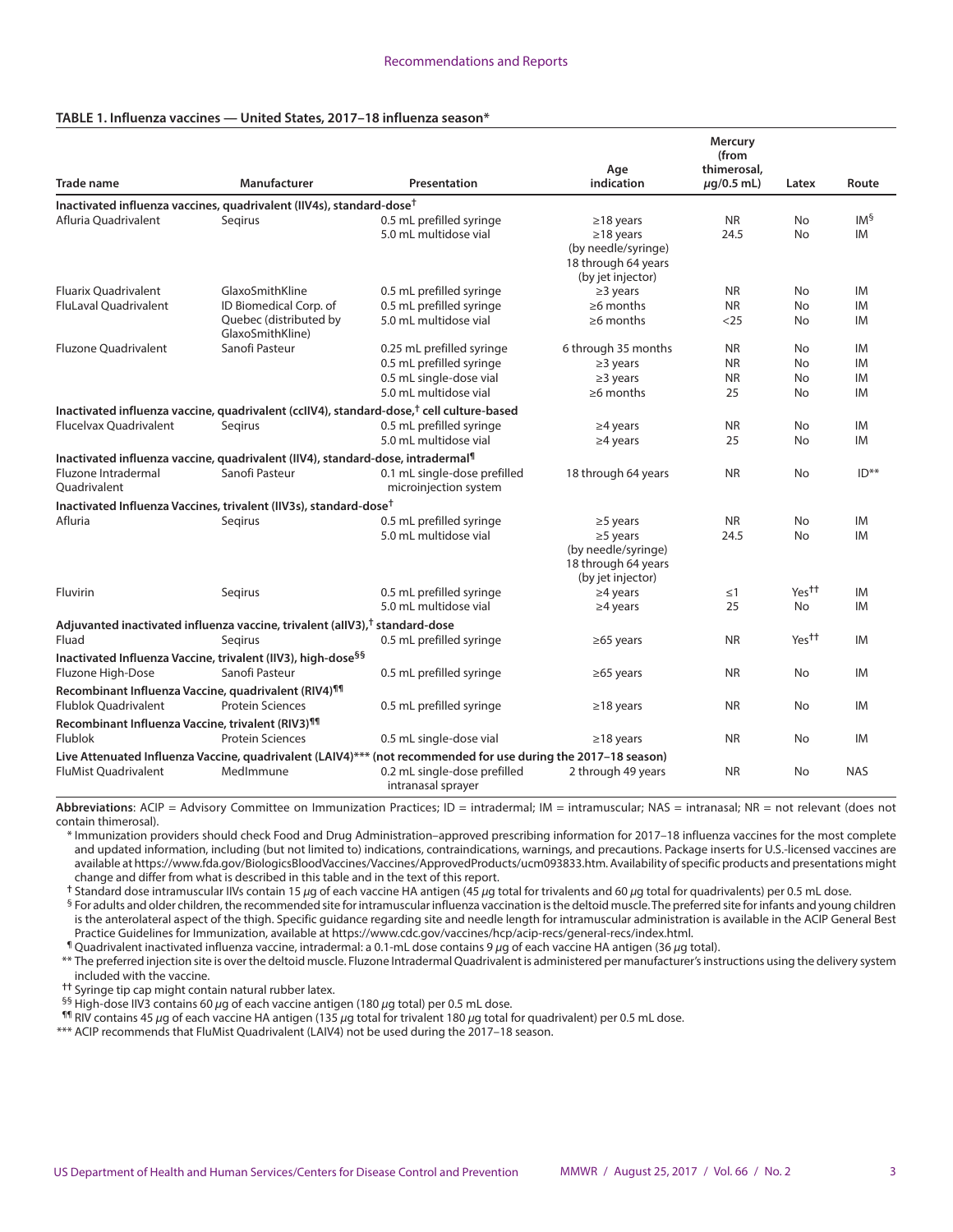| Vaccine type | <b>Contraindications</b>                                                                                                                                   | Precautions                                                                                                   |  |  |  |  |  |  |
|--------------|------------------------------------------------------------------------------------------------------------------------------------------------------------|---------------------------------------------------------------------------------------------------------------|--|--|--|--|--|--|
| IIV          | History of severe allergic reaction to any component of the vaccine <sup>†</sup> or after<br>previous dose of any influenza vaccine                        | Moderate-to-severe acute illness with or without fever                                                        |  |  |  |  |  |  |
|              |                                                                                                                                                            | History of Guillain-Barré syndrome within 6 weeks of receipt<br>of influenza vaccine                          |  |  |  |  |  |  |
| <b>RIV</b>   | History of severe allergic reaction to any component of the vaccine                                                                                        | Moderate-to-severe acute illness with or without fever                                                        |  |  |  |  |  |  |
|              |                                                                                                                                                            | History of Guillain-Barré syndrome within 6 weeks of receipt<br>of influenza vaccine                          |  |  |  |  |  |  |
| LAIV         | For the 2017-18 season, ACIP recommends that LAIV not be used. Content is provided for information.                                                        |                                                                                                               |  |  |  |  |  |  |
|              | History of severe allergic reaction to any component of the vaccine <sup>†</sup> or after<br>a previous dose of any influenza vaccine                      | Moderate-to-severe acute illness with or without fever                                                        |  |  |  |  |  |  |
|              |                                                                                                                                                            | History of Guillain-Barré syndrome within 6 weeks of receipt                                                  |  |  |  |  |  |  |
|              | Concomitant aspirin or salicylate-containing therapy in children and<br>adolescents                                                                        | of influenza vaccine                                                                                          |  |  |  |  |  |  |
|              |                                                                                                                                                            | Asthma in persons aged ≥5 years                                                                               |  |  |  |  |  |  |
|              | Children aged 2 through 4 years who have received a diagnosis of asthma or<br>whose parents or caregivers report that a health care provider has told them |                                                                                                               |  |  |  |  |  |  |
|              | during the preceding 12 months that their child had wheezing or asthma or                                                                                  | Other underlying medical conditions that might<br>predispose to complications after wild-type influenza       |  |  |  |  |  |  |
|              | whose medical record indicates a wheezing episode has occurred during the                                                                                  | infection (e.g., chronic pulmonary, cardiovascular                                                            |  |  |  |  |  |  |
|              | preceding 12 months                                                                                                                                        | [except isolated hypertension], renal, hepatic, neurologic,<br>hematologic, or metabolic disorders [including |  |  |  |  |  |  |
|              | Children and adults who are immunocompromised due to any cause<br>(including immunosuppression caused by medications or by HIV infection)                  | diabetes mellitus])                                                                                           |  |  |  |  |  |  |
|              | Close contacts and caregivers of severely immunosuppressed persons who<br>require a protected environment                                                  |                                                                                                               |  |  |  |  |  |  |
|              | Pregnancy                                                                                                                                                  |                                                                                                               |  |  |  |  |  |  |

#### **TABLE 2. Contraindications and precautions to the use of influenza vaccines — United States, 2017–18 influenza season\***

Receipt of influenza antiviral medication within the previous 48 hours

**Abbreviations:** ACIP = Advisory Committee on Immunization Practices; IIV = Inactivated Influenza Vaccine; LAIV = Live-Attenuated Influenza Vaccine; RIV = Recombinant Influenza Vaccine.

\* Immunization providers should check Food and Drug Administration–approved prescribing information for 2017–18 influenza vaccines for the most complete and updated information, including (but not limited to) indications, contraindications, and precautions. Package inserts for US-licensed vaccines are available at [https://](https://www.fda.gov/BiologicsBloodVaccines/Vaccines/ApprovedProducts/ucm093833.htm) [www.fda.gov/BiologicsBloodVaccines/Vaccines/ApprovedProducts/ucm093833.htm](https://www.fda.gov/BiologicsBloodVaccines/Vaccines/ApprovedProducts/ucm093833.htm).<br>† History of severe allergic reaction (e.g., anaphylaxis) to egg is a labeled contraindication to the use of IIV and LAIV. However, ACIP recommend

recommended, and appropriate IIV or RIV may be administered to persons with egg allergy of any severity (see Persons with a History of Egg Allergy).

- With regard to recommendations for newly licensed influenza vaccines and changes to the licensed indications for existing vaccines, ACIP relies on FDA for review of safety, immunogenicity, and effectiveness data pertaining to the licensure of influenza vaccines. Regulatory information pertinent to the two recently licensed products and one labelling change discussed in this report is available at [https://](https://www.fda.gov/BiologicsBloodVaccines/Vaccines/ApprovedProducts/ucm518291.htm) [www.fda.gov/BiologicsBloodVaccines/Vaccines/](https://www.fda.gov/BiologicsBloodVaccines/Vaccines/ApprovedProducts/ucm518291.htm) [ApprovedProducts/ucm518291.htm](https://www.fda.gov/BiologicsBloodVaccines/Vaccines/ApprovedProducts/ucm518291.htm) (for Afluria Quadrivalent; Seqirus, Parkville, Victoria, Australia), [https://www.fda.gov/](https://www.fda.gov/BiologicsBloodVaccines/Vaccines/ApprovedProducts/ucm524660.htm) [BiologicsBloodVaccines/Vaccines/ApprovedProducts/](https://www.fda.gov/BiologicsBloodVaccines/Vaccines/ApprovedProducts/ucm524660.htm) [ucm524660.htm](https://www.fda.gov/BiologicsBloodVaccines/Vaccines/ApprovedProducts/ucm524660.htm) (for Flublok Quadrivalent; Protein Sciences, Meriden, Connecticut), and [https://www.fda.gov/](https://www.fda.gov/BiologicsBloodVaccines/Vaccines/ApprovedProducts/ucm366061.htm) [BiologicsBloodVaccines/Vaccines/ApprovedProducts/](https://www.fda.gov/BiologicsBloodVaccines/Vaccines/ApprovedProducts/ucm366061.htm) [ucm366061.htm](https://www.fda.gov/BiologicsBloodVaccines/Vaccines/ApprovedProducts/ucm366061.htm) (for FluLaval Quadrivalent; ID Biomedical Corporation of Quebec, Quebec City, Quebec, Canada).
- For the recommendation that pregnant women may receive any licensed, recommended, and age-appropriate influenza vaccine, because there have been no studies

evaluating use of RIV3 or RIV4 in pregnancy, ACIP reviewed available information presented by the manufacturer and summarized in public documents by FDA concerning pregnancies that occurred among women participating in studies of RIV and pregnancy registry data. RIV reports to the Vaccine Adverse Event Reporting System (VAERS) also were presented. Regulatory information pertinent to this discussion is available at [https://www.fda.gov/BiologicsBloodVaccines/Vaccines/](https://www.fda.gov/BiologicsBloodVaccines/Vaccines/ApprovedProducts/ucm524660.htm) [ApprovedProducts/ucm524660.htm.](https://www.fda.gov/BiologicsBloodVaccines/Vaccines/ApprovedProducts/ucm524660.htm)

• For the recommendation that Afluria (IIV3; Seqirus, Parkville, Victoria, Australia) may be used for persons aged ≥5 years, ACIP reviewed data from studies performed by the manufacturer concerning the cause of an increase in the rate of febrile seizures that occurred in association with the 2010 Southern Hemisphere formulation of this product, and resulting changes in the vaccine manufacturing process. This change makes the ACIP recommendation consistent with FDA-approved labelling for this product. Minutes of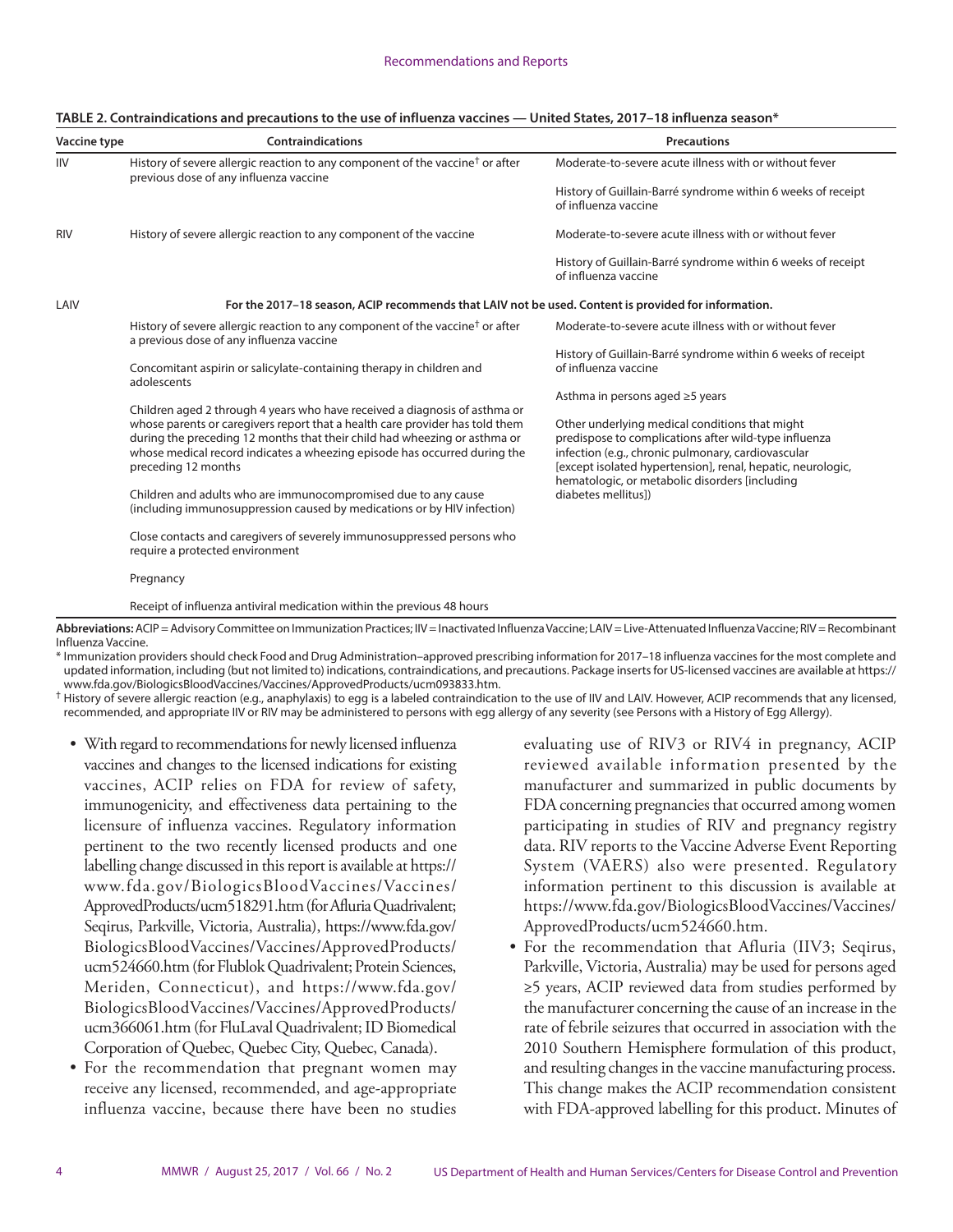### <span id="page-6-0"></span>**BOX. Abbreviation conventions for influenza vaccines used in this report**

- Inactivated influenza vaccines are abbreviated IIV. For the 2017–18 season, IIVs as a class will include:
	- egg-based, unadjuvanted, and adjuvanted trivalent influenza vaccines (IIV3s); and
	- egg-based or cell culture-based unadjuvanted quadrivalent influenza vaccines (IIV4s).
- RIV refers to recombinant hemagglutinin influenza vaccine, available in trivalent (RIV3) and quadrivalent (RIV4) formulations for the 2017–18 season.
- LAIV refers to live-attenuated influenza vaccine, available as a quadrivalent formulation (LAIV4) since the 2013–14 season.
- IIV, RIV, and LAIV denote vaccine categories; numeric suffix specifies the number of hemagglutinin (HA) antigens in the vaccine.
- When necessary to refer specifically to cell culturebased vaccine, the prefix "cc" is used (e.g., ccIIV4).
- When necessary to refer specifically to adjuvanted vaccine, the prefix "a" is used (e.g., aIIV3).
- When necessary to refer specifically to standard-dose or high-dose vaccines, the prefixes "SD-" or "HD-" are used (e.g., SD-IIV3 and HD-IIV3).

the ACIP presentation of these data are available at [https://](https://www.cdc.gov/vaccines/acip/meetings/downloads/min-archive/min-2017-02.pdf) [www.cdc.gov/vaccines/acip/meetings/downloads/min](https://www.cdc.gov/vaccines/acip/meetings/downloads/min-archive/min-2017-02.pdf)[archive/min-2017-02.pdf.](https://www.cdc.gov/vaccines/acip/meetings/downloads/min-archive/min-2017-02.pdf) Regulatory information is available at [https://www.fda.gov/BiologicsBloodVaccines/](https://www.fda.gov/BiologicsBloodVaccines/Vaccines/ApprovedProducts/ucm094043.htm) [Vaccines/ApprovedProducts/ucm094043.htm.](https://www.fda.gov/BiologicsBloodVaccines/Vaccines/ApprovedProducts/ucm094043.htm)

• The recommendation that LAIV4 not be used due to concerns regarding its effectiveness against influenza A(H1N1)pdm09 viruses during the 2013–14 and 2015–16 U.S. seasons was initially made for the 2016–17 season (*9*). This recommendation continues to be made for the 2017–18 season. ACIP will continue to review data concerning LAIV4 as they become available.

## **Primary Changes and Updates in the Recommendations**

Routine annual influenza vaccination of all persons aged ≥6 months without contraindications continues to be recommended. No preferential recommendation is made for one influenza vaccine product over another for persons for whom more than one licensed, recommended product is available. Updated information and guidance in this report includes the following:

- 2017–18 U.S. trivalent influenza vaccines will contain an A/Michigan/45/2015 (H1N1)pdm09–like virus, an A/Hong Kong/4801/2014 (H3N2)–like virus and a B/Brisbane/60/2008–like virus (Victoria lineage). Quadrivalent vaccines will include an additional vaccine virus strain, a B/Phuket/3073/2013–like virus (Yamagata lineage). This represents a change in the influenza A(H1N1)pdm09 virus component from the previous season.
- Recent regulatory actions, including two new licensures and one labelling change are described:
	- Afluria Quadrivalent (IIV4; Seqirus, Parkville, Victoria, Australia) was licensed by FDA in August, 2016 for persons aged ≥18 years. Regulatory information is available at [https://www.fda.gov/BiologicsBloodVaccines/](https://www.fda.gov/BiologicsBloodVaccines/Vaccines/ApprovedProducts/ucm518291.htm) [Vaccines/ApprovedProducts/ucm518291.htm.](https://www.fda.gov/BiologicsBloodVaccines/Vaccines/ApprovedProducts/ucm518291.htm)
	- Flublok Quadrivalent (RIV4; Protein Sciences, Meriden, Connecticut) was licensed by FDA in October 2016, for persons aged ≥18 years. Regulatory information is available at [https://www.fda.gov/BiologicsBloodVaccines/](https://www.fda.gov/BiologicsBloodVaccines/Vaccines/ApprovedProducts/ucm524660.htm) [Vaccines/ApprovedProducts/ucm524660.htm.](https://www.fda.gov/BiologicsBloodVaccines/Vaccines/ApprovedProducts/ucm524660.htm)
	- The age indication for FluLaval Quadrivalent (IIV4; ID Biomedical Corporation of Quebec, Quebec City, Quebec, Canada) was extended from ≥3 years to ≥6 months in November 2016. Regulatory information is available at [https://www.fda.gov/BiologicsBloodVaccines/](https://www.fda.gov/BiologicsBloodVaccines/Vaccines/ApprovedProducts/ucm366061.htm) [Vaccines/ApprovedProducts/ucm366061.htm.](https://www.fda.gov/BiologicsBloodVaccines/Vaccines/ApprovedProducts/ucm366061.htm) Children aged 6 through 35 months may receive FluLaval Quadrivalent at the same 0.5 mL per dose (containing 15 *µ*g of hemagglutinin [HA] per vaccine virus) as is used for older children and adults. This licensure creates an additional option for vaccination of children aged 6 through 35 months, in addition to the previously available 0.25 mL per dose presentation (containing 7.5 *µ*g of HA per vaccine virus) of Fluzone Quadrivalent (IIV4; Sanofi Pasteur, Swiftwater, Pennsylvania).
- Pregnant women may receive any licensed, recommended, age-appropriate influenza vaccine.
- Afluria (IIV3; Seqirus, Parkville, Victoria, Australia) is now recommended for persons aged ≥5 years, consistent with FDA-approved labelling.
- In light of its low effectiveness against influenza A(H1N1) pdm09 in the United States during the 2013–14 and 2015–16 seasons, for the 2017–18 season, ACIP continues the recommendation that LAIV4 should not be used. Because LAIV4 is still a licensed vaccine that might be available and that some providers might elect to use, for informational purposes only, reference is made in this report to previous recommendations for its use.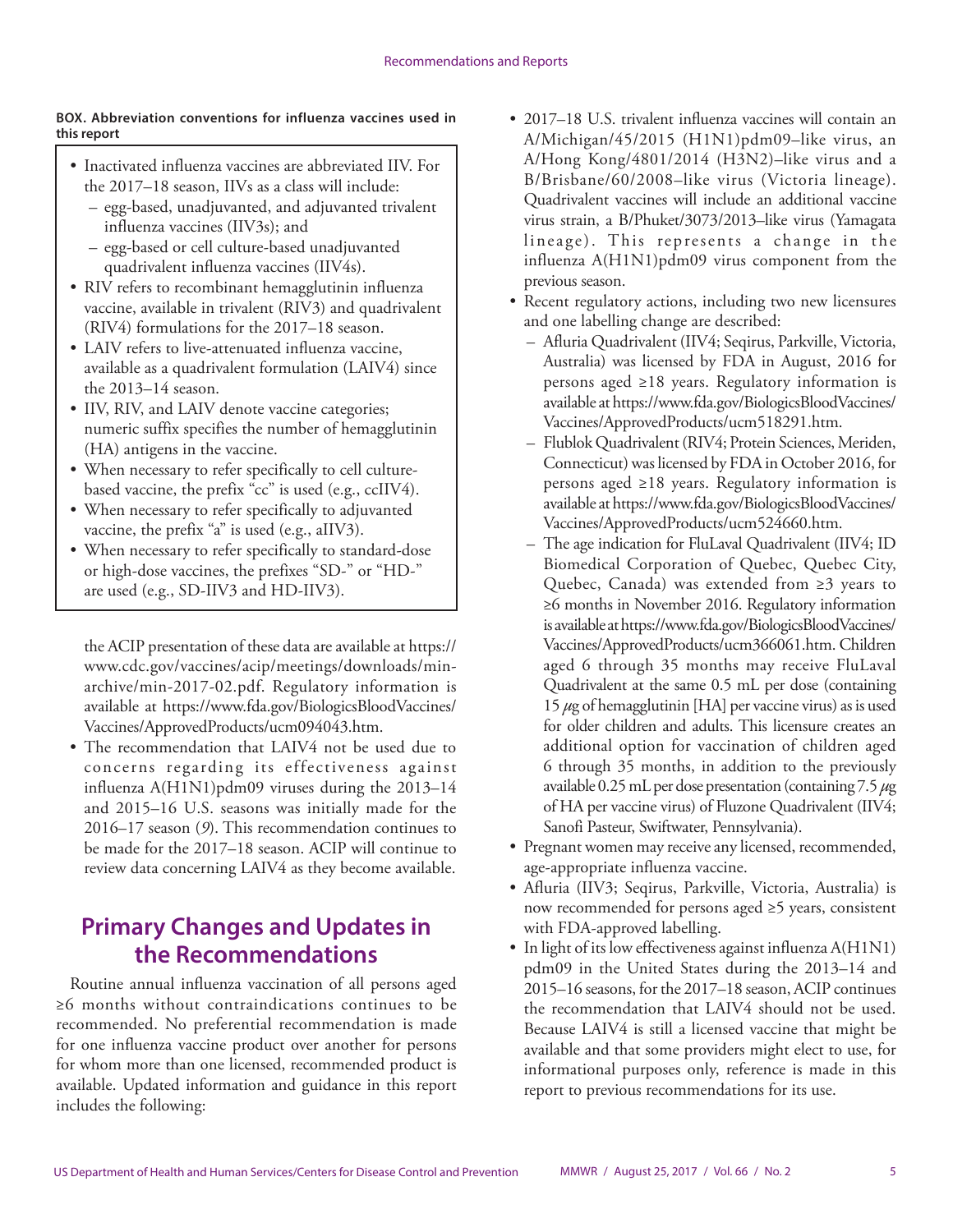## <span id="page-7-0"></span>**Recommendations for the Use of Influenza Vaccines, 2017–18 Season**

## **Groups Recommended for Vaccination**

Routine annual influenza vaccination is recommended for all persons aged ≥6 months who do not have contraindications. Recommendations regarding timing of vaccination, considerations for specific populations, the use of specific vaccines, and contraindications and precautions are summarized in the sections that follow.

### **Timing of Vaccination**

Optimally, vaccination should occur before onset of influenza activity in the community. Health care providers should offer vaccination by the end of October, if possible. Children aged 6 months through 8 years who require 2 doses (see Children Aged 6 Months through 8 Years) should receive their first dose as soon as possible after vaccine becomes available, to allow the second dose (which must be administered ≥4 weeks later) to be received by the end of October. Although some available data indicate that early vaccination (e.g., in July and August) might be associated with suboptimal immunity before the end of the influenza season, particularly among older adults, the relative contribution of potential waning of immunity compared with those of other determinants of the impact of vaccination (e.g., timing and severity of the influenza season, the impact of missed opportunities when individuals delay vaccination and fail to return later in the season, and programmatic constraints) is unknown. Although delaying vaccination might result in greater immunity later in the season, deferral also might result in missed opportunities to vaccinate, as well as difficulties in vaccinating a population within a more constrained time period. Community vaccination programs should balance maximizing likelihood of persistence of vaccine-induced protection through the season with avoiding missed opportunities to vaccinate or vaccinating after onset of influenza circulation occurs. Revaccination later in the season of persons who have already been fully vaccinated is not recommended.

Vaccination should continue to be offered as long as influenza viruses are circulating and unexpired vaccine is available. To avoid missed opportunities for vaccination, providers should offer vaccination during routine health care visits and hospitalizations when vaccine is available. Vaccination efforts should be structured to ensure the vaccination of as many persons as possible before influenza activity in the community begins.

In any given season, the optimal time to vaccinate cannot be predicted precisely because influenza seasons vary in timing and duration. Moreover, more than one outbreak might occur in a given community in a single year. In the United States, localized outbreaks that indicate the start of seasonal influenza activity can occur as early as October. However, in 74% of influenza seasons from 1982–83 through 2015–16, peak influenza activity (which often is close to the midpoint of influenza activity for the season) has not occurred until January or later, and in 59% of seasons, the peak was in February or later (*10*).

In recent seasons, initial shipments of influenza vaccine have arrived to some vaccine providers as early as July. Very early availability of vaccine as compared with typical onset and peak of influenza activity raises questions related to the ideal time to begin vaccination. Several observational studies of influenza vaccine effectiveness have reported decreased vaccine protection within a single season, particularly against influenza A(H3N2) (*11*–*14*). In some of these studies decline in VE was particularly pronounced among older adults (*12*,*13*). Some studies have documented decline in protective antibodies over the course of one season (*15*–*17*), with antibody levels decreasing with greater time elapsed postvaccination. However, the rate and degree of decline observed has varied. Among adults in one study, HA and neuraminidase antibody levels declined slowly, with a two-fold decrease in titer estimated to take >600 days (*18*). A review of studies reporting postvaccination seroprotection rates among adults aged ≥60 years noted that seroprotection levels meeting Committee of Proprietary Medicinal Products standards were maintained for ≥4 months for the H3N2 component in all 8 studies and for the H1N1 and B components in five of seven studies (*19*). A recent multiseason analysis from the U.S. Influenza Vaccine Effectiveness (U.S. Flu VE) Network found that VE declined by about 7% per month for H3N2 and influenza B, and 6%–11% per month for H1N1pdm09 (*20*). VE remained greater than zero for at least 5 to 6 months after vaccination. Similar waning effects have not been observed consistently across age groups and virus subtypes in different populations, and the observed decline in protection could be attributable to bias, unmeasured confounding, or the late season emergence of antigenic drift variants that are less well-matched to the vaccine strain.

Vaccination efforts should continue throughout the season because the duration of the influenza season varies and influenza activity might not occur in certain communities until February or March. Providers should offer influenza vaccine routinely, and organized vaccination campaigns should continue throughout the influenza season, including after influenza activity has begun in the community. Although vaccination by the end of October is recommended, vaccine administered in December or later, even if influenza activity has already begun, is likely to be beneficial in the majority of influenza seasons.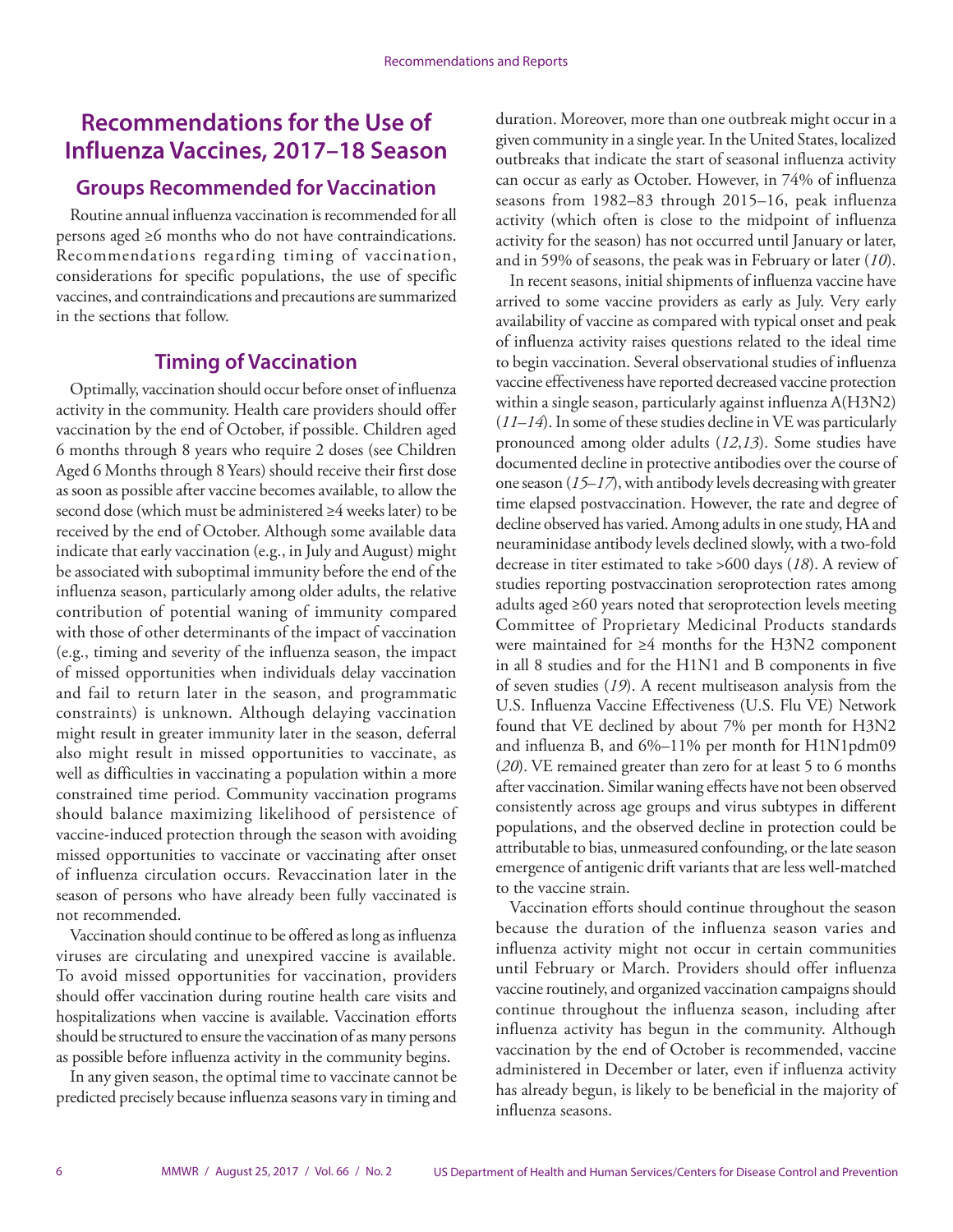## **Guidance for Use in Specific Populations and Situations**

## **Populations at Higher Risk for Medical Complications Attributable to Severe Influenza**

All persons aged ≥6 months without contraindications should be vaccinated annually. However, vaccination to prevent influenza is particularly important for persons who are at increased risk for severe complications from influenza and for influenza-related outpatient, ED, or hospital visits. When vaccine supply is limited, vaccination efforts should focus on delivering vaccination to the following persons at increased risk for medical complications attributable to severe influenza who do not have contraindications (no hierarchy is implied by order of listing):

- all children aged 6 through 59 months;
- all persons aged ≥50 years;
- adults and children who have chronic pulmonary (including asthma) or cardiovascular (except isolated hypertension), renal, hepatic, neurologic, hematologic, or metabolic disorders (including diabetes mellitus);
- persons who are immunocompromised due to any cause (including immunosuppression caused by medications or by HIV infection);
- women who are or will be pregnant during the influenza season;
- children and adolescents (aged 6 months through 18 years) who are receiving aspirin- or salicylate-containing medications and who might be at risk for experiencing Reye syndrome after influenza virus infection;
- residents of nursing homes and other long-term care facilities;
- American Indians/Alaska Natives; and
- persons who are extremely obese (BMI ≥40).

ACIP recommends that LAIV4 not be used during the 2017–18 season for any population. Providers who elect to use it should consider previous guidance for use of LAIV4 for high-risk populations (Table 2).

## **Persons Who Live With or Care for Persons at Higher Risk for Influenza-Related Complications**

All persons aged  $≥6$  months without contraindications should be vaccinated annually; however, continued emphasis should be placed on vaccination of persons who live with or care for persons at higher risk for influenza-related complications. When vaccine supply is limited, vaccination efforts should focus on delivering vaccination to persons at higher risk for influenza-related complications listed above, as well as these persons:

- health care personnel, including physicians, nurses, and other workers in inpatient and outpatient-care settings, medical emergency-response workers (e.g., paramedics and emergency medical technicians), and employees of nursing home and long-term care facilities who have contact with patients or residents, and students in these professions who will have contact with patients. ACIP guidance for immunization of health care personnel has been published previously (*21*);
- household contacts (including children) and caregivers of children aged  $\leq$ 59 months (i.e., aged  $\lt$ 5 years) and adults aged ≥50 years, particularly contacts of children aged <6 months; and
- household contacts (including children) and caregivers of persons with medical conditions that put them at high risk for severe complications from influenza.

ACIP recommends that LAIV4 not be used during the 2017–18 season for any population. Providers who elect to use it should consider previous guidance for use of LAIV4 for persons who care for or have contact with immunocompromised persons (*22*). Health care personnel and persons who are contacts of persons in these groups and who are contacts of severely immunocompromised persons (those living in a protected environment) may receive any IIV or RIV that is otherwise indicated. ACIP and HICPAC have previously recommended that health care personnel who receive LAIV should avoid providing care for severely immunosuppressed patients requiring a protected environment for 7 days after vaccination, and that hospital visitors who have received LAIV4 should avoid contact with severely immunosuppressed persons (i.e., persons requiring a protected environment) for 7 days after vaccination. However, such persons should not be restricted from visiting less severely immunosuppressed patients.

## **Children Aged 6 Months Through 8 Years**

**Dose volume for children aged 6 through 35 months:** Children aged 6 through 35 months may receive one of two products at the appropriate volume for each dose needed: 0.5 mL FluLaval Quadrivalent (containing 15 *µ*g of HA per vaccine virus) or 0.25 mL Fluzone Quadrivalent (containing 7.5 *µ*g of HA per vaccine virus). These are the only two influenza vaccine products licensed for this age group. Care should be taken to administer the appropriate volume for each needed dose of either product. In either instance, the needed volume may be administered from an appropriate prefilled syringe, a single dose vial, or multidose vial, as supplied by the manufacturer. Note, however, that if a 0.5 mL single-use vial of Fluzone Quadivalent is used for a child aged 6 through 35 months, only half the volume should be administered and the other half should be discarded.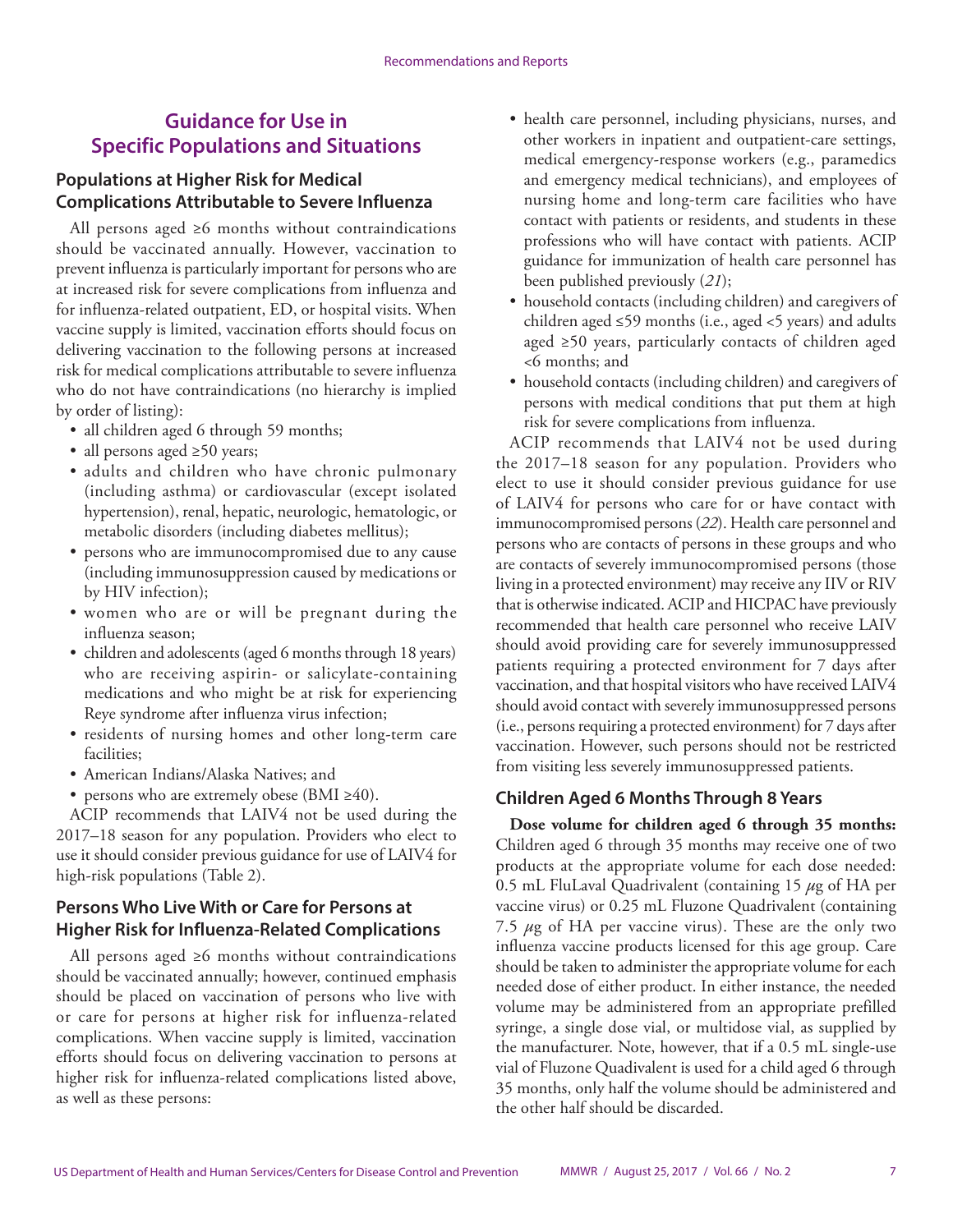Before November 2016, the only influenza vaccine formulations licensed for children aged 6 through 35 months were the 0.25 mL (containing 7.5 *µ*g of HA per vaccine virus) dose formulations of Fluzone and Fluzone Quadrivalent. The recommendation for use of a reduced dose volume for children in this age group (half that recommended for persons aged ≥3 years) was based on increased reactogenicity noted among children (particularly younger children) following receipt of influenza vaccines in trials conducted during the 1970s. This increased reactogenicity was primarily observed with wholevirus inactivated vaccines (*23*–*27*). Studies with vaccines more similar to currently available split-virus inactivated products demonstrated less reactogenicity (*27*). Recent comparative studies of 0.5 mL vs. 0.25 mL doses of IIV3 conducted among children aged 6 through 23 months (*28*) and 6 through 35 months (*29*) noted no significant difference in reactogenicity at the higher dose. In a randomized trial comparing immunogenicity and safety of 0.5 mL FluLaval Quadrivalent with 0.25 mL Fluzone Quadrivalent, safety and reactogenicity were similar between the two vaccines. In a post-hoc analysis, superior immunogenicity was noted for the B components of FluLaval Quadrivalent among infants aged 6 through 17 months and for unprimed children (those who had not previously received at least 2 doses of influenza vaccine) aged 6 through 35 months (*30*).

**Number of doses for children aged 6 months through 8 years:** Evidence from several studies indicates that children aged 6 months through 8 years require 2 doses of influenza vaccine (administered a minimum of 4 weeks apart) during their first season of vaccination for optimal protection (*31*–*34*). Children aged 6 months through 8 years who have previously received ≥2 total doses of trivalent or quadrivalent influenza vaccine before July 1, 2017 require only 1 dose for 2017–18. The 2 doses of influenza vaccine do not have to have been administered in the same season or consecutive seasons. Children in this age group who have not previously received ≥2 doses of trivalent or quadrivalent influenza vaccine before July 1, 2017 require 2 doses for the 2017–18 season. The interval between the 2 doses should be at least 4 weeks ([Figure](#page-10-0)).

### **Pregnant Women**

Because pregnant and postpartum women are at higher risk for severe illness and complications from influenza than women who are not pregnant, ACIP recommends that all women who are pregnant or who might be pregnant in the influenza season receive influenza vaccine. Any licensed, recommended, and age-appropriate influenza vaccine may be used. Influenza vaccine can be administered at any time during pregnancy, before and during the influenza season. ACIP recommends

that LAIV4 not be used in any population for the 2017–18 season. Providers should note that, as a live virus vaccine, LAIV4 should not be used during pregnancy.

Although experience with the use of IIVs is substantial, and data from observational studies are available to support the safety of these vaccines in pregnancy, data are more limited for vaccination during the first trimester (see Safety of Influenza Vaccines: Pregnant Women and Neonates in the Background Document). Moreover, there is substantially less experience with more recently licensed IIV products (e.g., quadrivalent, cell culture-based, and adjuvanted vaccines) during pregnancy in general. For RIV (available as RIV3 since the 2013–14 influenza season, and as RIV3 and RIV4 for 2017–18), data are limited to reports of pregnancies occurring incidentally during clinical trials, VAERS reports, and pregnancy registry reports. Pregnancy registries and surveillance studies exist for some products; information may be found in package inserts (*35*–*42*), available at [https://www.](https://www.fda.gov/BiologicsBloodVaccines/Vaccines/ApprovedProducts/ucm094045.htm) [fda.gov/BiologicsBloodVaccines/Vaccines/ApprovedProducts/](https://www.fda.gov/BiologicsBloodVaccines/Vaccines/ApprovedProducts/ucm094045.htm) [ucm094045.htm](https://www.fda.gov/BiologicsBloodVaccines/Vaccines/ApprovedProducts/ucm094045.htm) for trivalent vaccines and [https://www.fda.](https://www.fda.gov/BiologicsBloodVaccines/Vaccines/ApprovedProducts/ucm295057.htm) [gov/BiologicsBloodVaccines/Vaccines/ApprovedProducts/](https://www.fda.gov/BiologicsBloodVaccines/Vaccines/ApprovedProducts/ucm295057.htm) [ucm295057.htm](https://www.fda.gov/BiologicsBloodVaccines/Vaccines/ApprovedProducts/ucm295057.htm) for quadrivalent vaccines.

### **Older Adults**

For persons aged  $\geq 65$  years, any age-appropriate IIV formulation (standard-dose or high-dose, trivalent or quadrivalent, unadjuvanted or adjuvanted) or RIV are acceptable options. Fluzone High-Dose (HD-IIV3; Sanofi Pasteur, Swiftwater, Pennsylvania) met prespecified criteria for superior efficacy to that of SD-IIV3 in a randomized trial conducted over two seasons among 31,989 persons aged ≥65 years, and might provide better protection than SD-IIV3 for this age group (*43*–*45*). In an exploratory analysis of data from a single-season randomized trial conducted among 8,604 adults aged ≥50 years, Flublok Quadrivalent (RIV4; Protein Sciences, Meriden, Connecticut) was more efficacious than SD-IIV4 (*46*,*47*); however, no claim of superiority was approved for the package insert (*47*). Fluad (aIIV3; Seqirus, Holly Springs, North Carolina) was more effective against laboratory-confirmed influenza than unadjuvanted SD-IIV3 among adults aged ≥65 years ( $N = 227$ ) in an analysis from a small observational study (*48*). No preferential recommendation is made for any specific vaccine product. Vaccination should not be delayed if a specific product is not readily available.

Because of the vulnerability of this population to severe influenza illness, hospitalization, and death, efficacy and effectiveness of influenza vaccines among older adults is an area of active research (see Immunogenicity, Efficacy, and Effectiveness of Influenza Vaccines: HD-IIV3, aIIV3, and RIV4 for Older Adults in the Background Document).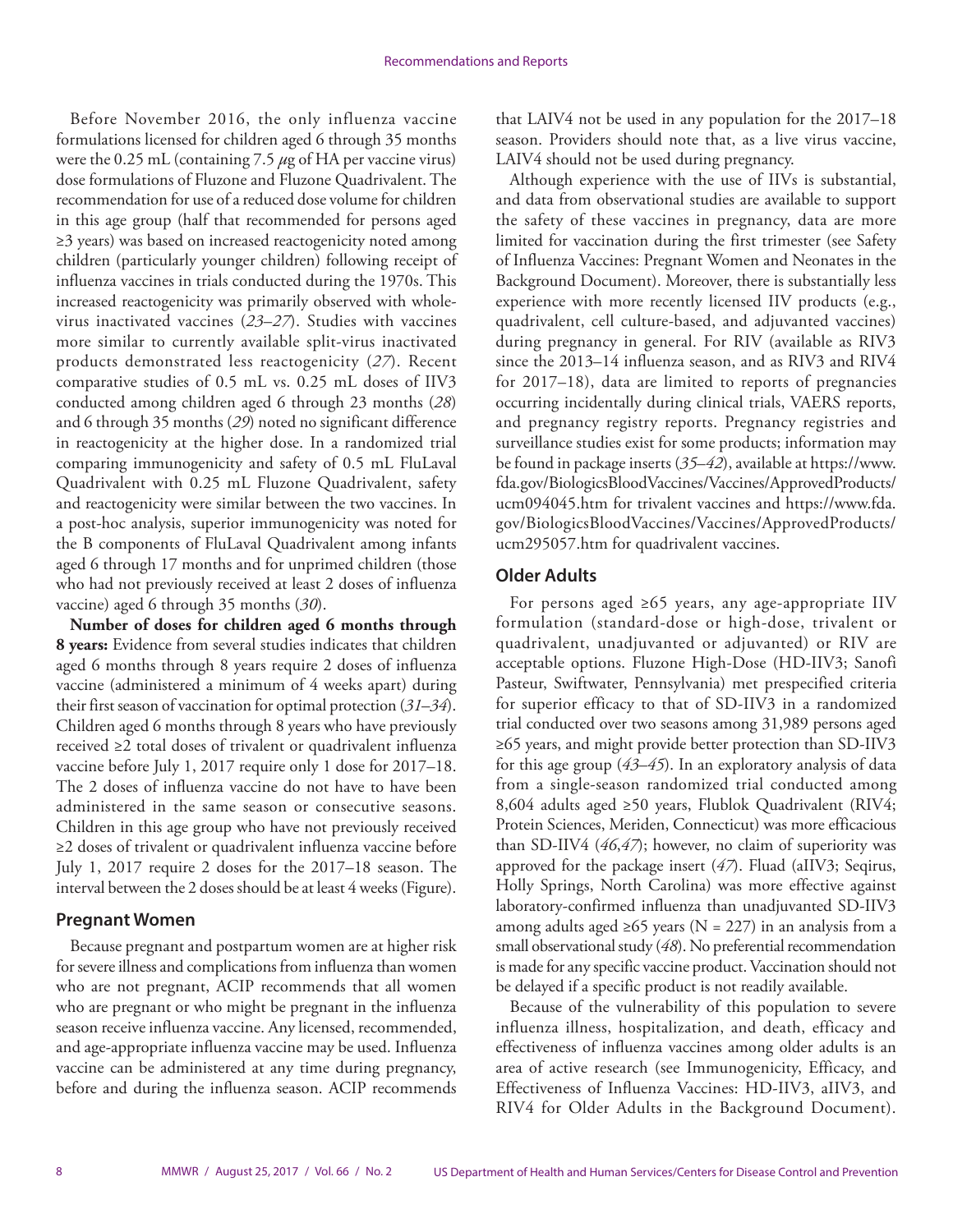Recent comparative studies of efficacy/effectiveness against laboratory-confirmed influenza outcomes among older adults have focused on HD-IIV3 (Fluzone High Dose; Sanofi Pasteur, Swiftwater, Pennsylvania) (*43*,*49*–*51*), aIIV3 (Fluad, Seqirus, Holly Springs, North Carolina) (*48*), and RIV4 (Flublok Quadrivalent; Protein Sciences, Meriden, Connecticut) (*46*). Characteristics of these studies are summarized (Table 3). In each instance, the comparator vaccines have been standard dose, inactivated vaccines (SD-IIV3 as the comparator for HD-IIV3 and aIIV3; SD-IIV4 as the comparator for RIV4). No data are yet available from studies comparing the efficacy or effectiveness of HD-IIV3, aIIV3, and RIV4 with one another among older adults. This lack of comparative data prevents recommending one of these three vaccines over another for this population. HD-IIV3 exhibited superior efficacy over a comparator standard-dose IIV3 for adults aged ≥65 years in a large (N = 31,989), two-season randomized, controlled, double-blind trial (*43*,*44*), and might provide better protection than SD-IIV3s for this age group. Additional data concerning relative efficacy of HD-IIV3 for other clinical outcomes, as well as cost-effectiveness analyses and observational studies, are summarized in the Background Document. In a single-season randomized, controlled, double-blind trial comparing RIV4 with a standard-dose unadjuvanted IIV4 among adults aged ≥50 years ( $N = 8,604$ ), RIV4 was more effective; however, approval for a claim of superiority was not made as a result of this exploratory analysis (*46*,*47*). Additional data, including discussion of immunogenicity studies, are described in the Background Document. Fluad (aIIV3; Seqirus, Holly Springs, North Carolina) was more effective against laboratoryconfirmed influenza than unadjuvanted SD-IIV3 among adults aged  $\geq 65$  years (N = 227) in an analysis from a small observational study (*48*); no data are yet available concerning efficacy of Fluad compared with nonadjuvanted IIV3 against laboratory-confirmed influenza outcomes from a randomized trial in this population. Additional data concerning aIIV3, from studies examining immunogenicity and nonlaboratory confirmed influenza outcomes, are discussed in the Background Document. ACIP will continue to review data concerning the efficacy and effectiveness of these vaccines as more information emerges.

#### **Immunocompromised Persons**

Immunocompromised states comprise a heterogeneous range of conditions. In many instances, limited data are available regarding the use of influenza vaccines in the setting of specific immunocompromised states. ACIP recommends that LAIV4 not be used in any population for the 2017–18 season; providers considering its use should note that live virus vaccines should not be used for persons with most forms

of altered immunocompetence (*52*), given the uncertain but biologically plausible risk for disease attributable to the vaccine virus. In addition to potential safety issues, immune response to live or inactivated vaccines might be blunted in some clinical situations, such as for persons with congenital immune deficiencies, persons receiving cancer chemotherapy, and persons receiving immunosuppressive medications. For this reason, timing of vaccination might be a consideration (e.g., vaccinating during some period either before or after an immunocompromising intervention).

The Infectious Diseases Society of America (IDSA) has published detailed guidance for the selection and timing of vaccines for persons with specific immunocompromising conditions, including congenital immune disorders, stem cell and solid organ transplant, anatomic and functional asplenia, and therapeutic drug-induced immunosuppression, as well as for persons with cochlear implants or other conditions leading to persistent cerebrospinal fluid-oropharyngeal communication (*53*). ACIP will continue to review accumulating data on use of influenza vaccines in these contexts.

### **Persons with a History of Guillain-Barré Syndrome Following Influenza Vaccination**

A history of Guillain-Barré Syndrome (GBS) within 6 weeks following a previous dose of any type of influenza vaccine is considered a precaution to vaccination (Table 2). Persons

<span id="page-10-0"></span>**FIGURE. Influenza vaccine dosing algorithm for children aged 6 months through 8 years — Advisory Committee on Immunization Practices, United States, 2017–18 influenza season**

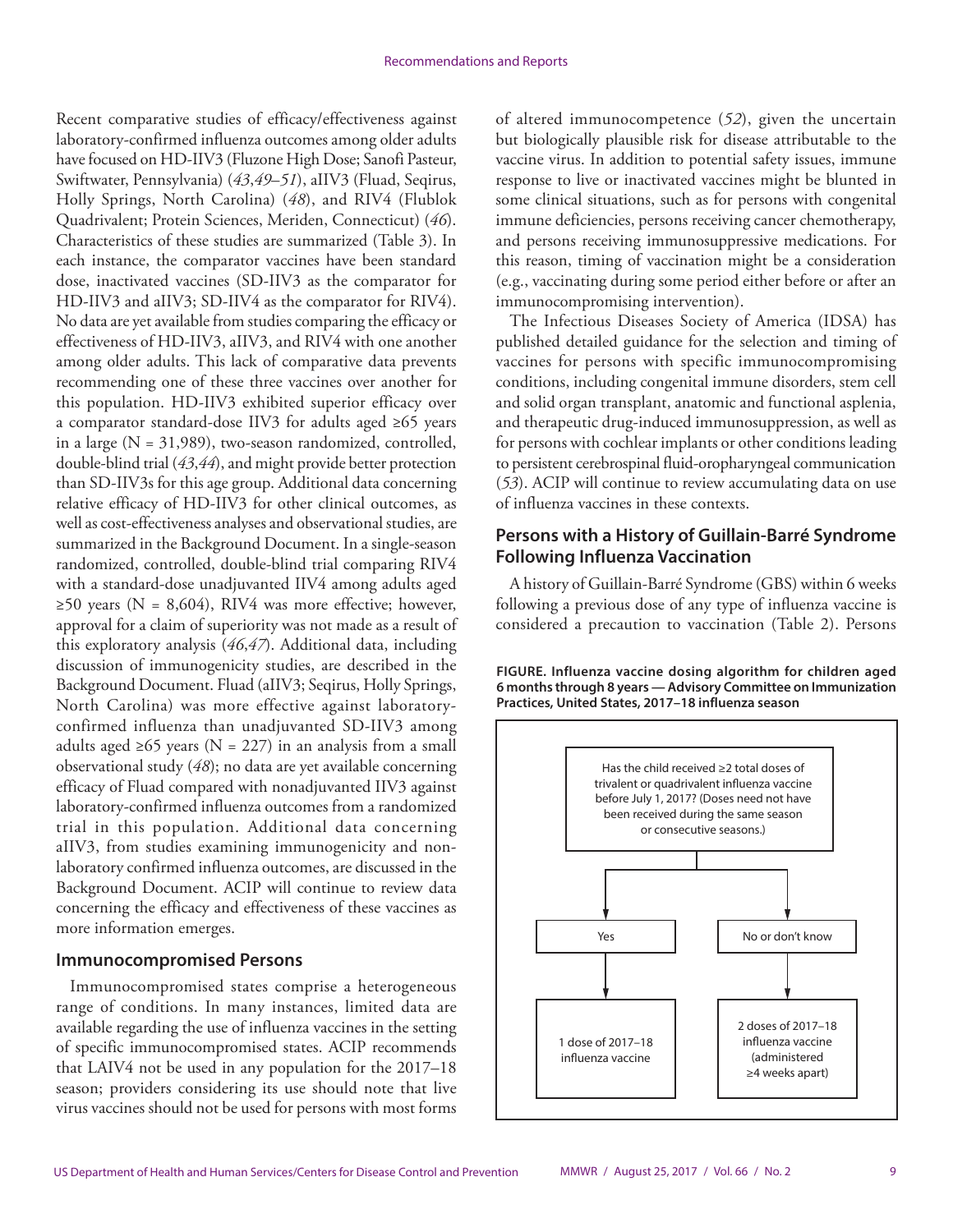**TABLE 3. Summary of studies of efficacy/effectiveness of HD-IIV3, aIIV3, and RIV4 compared with unadjuvanted SD-IIVs against laboratoryconfirmed influenza among older adults\***

| Comparator<br>(proprietary<br>name)                                     | Study<br>design      | Ages<br>enrolled | No.<br>participants              | Season(s)<br>(predominant<br>viruses) $†$                                     | Location                         | Primary<br>outcome                                                                                                                                                   | <b>Main</b><br>efficacy/effectiveness<br>findings                                                                                                                                                                                                                                                                                                                                                                                                                                                                                                                                                                                                                                                                                                                                                                                                                                                                                                                                    |
|-------------------------------------------------------------------------|----------------------|------------------|----------------------------------|-------------------------------------------------------------------------------|----------------------------------|----------------------------------------------------------------------------------------------------------------------------------------------------------------------|--------------------------------------------------------------------------------------------------------------------------------------------------------------------------------------------------------------------------------------------------------------------------------------------------------------------------------------------------------------------------------------------------------------------------------------------------------------------------------------------------------------------------------------------------------------------------------------------------------------------------------------------------------------------------------------------------------------------------------------------------------------------------------------------------------------------------------------------------------------------------------------------------------------------------------------------------------------------------------------|
| HD-IIV3 (Fluzone High-Dose, Sanofi Pasteur)<br>SD-IIV3<br>(Fluzone) $§$ | RCT.<br>double-blind | $\geq 65$ years  | 6,107 HD-IIV3<br>3,051 SD-IIV3   | 2009-10<br>$($ [H1N1]<br>pdm09;<br>not contained<br>in HD-IIV3 or<br>SD-IIV3) | U.S.<br>$(99$ sites)             | Culture-and/or<br>RT-PCR-confirmed<br>ILI, caused by types/<br>subtypes similar to<br>those contained in the<br>vaccine                                              | Primary outcome not evaluable due to<br>emergence of (H1N1)pdm09 pandemic<br>(no cases meeting primary endpoint of<br>laboratory-confirmed influenza caused<br>by viral types/subtypes similar to those in<br>vaccine were observed; all confirmed cases<br>were due to [H1N1]pdm09)                                                                                                                                                                                                                                                                                                                                                                                                                                                                                                                                                                                                                                                                                                 |
| SD-IIV3<br>(Fluzone) <sup>¶</sup>                                       | RCT,<br>double-blind | $\geq 65$ years  | 15,990 HD-IIV3<br>15,993 SD-IIV3 | $2011 - 12$<br>(H3N2) and<br>$2012 - 13$<br>([H3N2],<br>mismatch)             | U.S.,<br>Canada<br>$(126$ sites) | Laboratory confirmed<br>(culture- and/or RT-<br>PCR) influenza caused<br>by any influenza viral<br>types or subtypes,<br>in association with<br>protocol-defined ILI | <b>Culture- and/or RT-PCR-confirmed</b><br>influenza; any type or subtype, with<br>protocol-defined ILI:<br>All influenza: RE 24.2% (95% CI = 9.7-36.5)<br>Influenza A: RE 24.0% (95% CI = 7.8-37.4)<br>Influenza B: RE 25.5% (95% CI = - 15.7 - 52.4)<br>Culture- and/or RT-PCR-confirmed<br>influenza; strains similar to vaccine, with<br>protocol-defined ILI:<br>All influenza: RE 35.4% (95% CI = 12.5-52.5)<br>Influenza A: RE 31.7% (95% CI = 2.9-52.3)<br>Influenza B: RE 45.2% (95% CI = -2.2-71.5)<br>Culture-confirmed influenza; any type or<br>subtype, with protocol-defined ILI:<br>All influenza: RE 23.1% (95% CI = 7.5-36.2)<br>Influenza A: RE 23.4% (95% CI = 6.0-37.6)<br>Influenza B: RE 21.7% (95% CI = - 23.8 - 50.8)<br>Culture-confirmed influenza; strains similar<br>to vaccine. with protocol-defined ILI:<br>All influenza: RE 31.5% (95% CI = 4.6-51.1)<br>Influenza A: RE 27.0% (95% CI = -8.5-51.2)<br>Influenza B: RE 41.4% (95% CI = -10.3-69.8) |

See table footnotes on the next page.

who are not at high risk for severe influenza complications (see Populations at Higher Risk for Medical Complications Attributable to Severe Influenza) and who are known to have experienced GBS within 6 weeks of a previous influenza vaccination generally should not be vaccinated. As an alternative to vaccination, physicians might consider using influenza antiviral chemoprophylaxis for these persons (*54*). However, the benefits of influenza vaccination might outweigh the risks for certain persons who have a history of GBS and who also are at high risk for severe complications from influenza.

### **Persons with a History of Egg Allergy**

As is the case for other vaccines, influenza vaccines contain various different components that might cause allergic and anaphylactic reactions. Not all such reactions are related to egg proteins; however, the possibility of reactions to influenza vaccines in egg-allergic persons might be of concern to these persons and vaccine providers. Currently available influenza vaccines, with the exceptions of RIV3, RIV4 and ccIIV4, are prepared by propagation of virus in embryonated eggs. Only RIV3 and RIV4 are considered egg-free. For ccIIV4 (Flucelvax Quadrivalent; Seqirus, Holly Springs, North Carolina), ovalbumin is not directly measured. During manufacture of ccIIV4, viruses are propagated in mammalian cells rather than in eggs; however, some of the viruses provided to the manufacturer are egg-derived, and therefore egg proteins may potentially be introduced at the start of the manufacturing process. Once these viruses are received by the manufacturer, no eggs are used, and dilutions at various steps during the manufacturing process result in a theoretical maximum of 5x10-8 *µ*g/0.5 mL dose of total egg protein (Seqirus, unpublished data, 2016).

Severe allergic reactions to vaccines, although rare, can occur at any time, despite a recipient's allergy history. Therefore, all vaccine providers should be familiar with the office emergency plan, and be certified in cardiopulmonary resuscitation (*52*). For persons who report a history of egg allergy, ACIP recommends the following (based upon the recipient's previous symptoms after exposure to egg):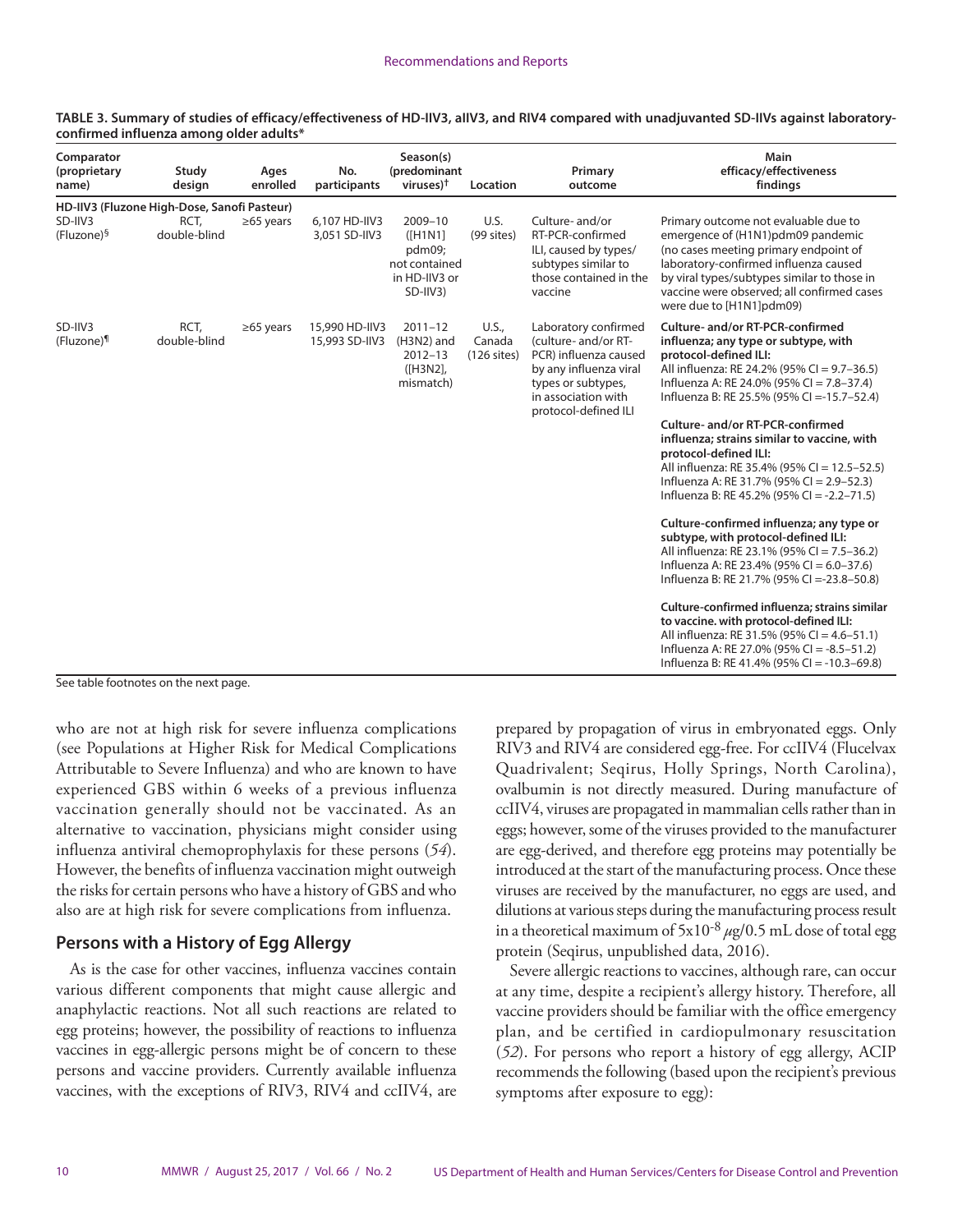#### **TABLE 3. (Continued) Summary of studies of efficacy/effectiveness of HD-IIV3, aIIV3, and RIV4 compared with unadjuvanted SD-IIVs against laboratory-confirmed influenza among older adults\***

| Comparator<br>(proprietary<br>name)           | Study<br>design                                                                             | Ages<br>enrolled             | No.<br>participants                                  | Season(s)<br>(predominant<br>viruses) $†$ | Location                            | Primary<br>outcome                                        | Main<br>efficacy/effectiveness<br>findings                                                                                                                                                     |
|-----------------------------------------------|---------------------------------------------------------------------------------------------|------------------------------|------------------------------------------------------|-------------------------------------------|-------------------------------------|-----------------------------------------------------------|------------------------------------------------------------------------------------------------------------------------------------------------------------------------------------------------|
| RIV4 (Flublok Quadrivalent, Protein Sciences) |                                                                                             |                              |                                                      |                                           |                                     |                                                           |                                                                                                                                                                                                |
| SD-IIV4 (Fluarix<br>Quadrivalent)**           | RCT,<br>double-blind                                                                        | $\geq$ 50 years              | 4,303 RIV4<br>4,301 IIV4                             | $2014 - 15$<br>(H3N2,<br>mismatch)        | U.S.<br>$(40$ sites)                | RT-PCR-confirmed ILI<br>caused by any type<br>or subtype. | RT-PCR-positive protocol-defined ILI;<br>Aged $\geq$ 50 years:<br>All influenza: RE 30% (95% CI = 10-47)<br>Influenza A: RE 36% (95%CI: 14-53)<br>Influenza B: RE 4% (95% CI =: -72-46)        |
|                                               |                                                                                             |                              |                                                      |                                           |                                     |                                                           | RT-PCR-positive protocol-defined ILI;<br>Aged 50 through 64 years:<br>All influenza: RE 42% (95% CI = 15-61)<br>Aged $\geq 65$ years:<br>All influenza: RE 17% (95% CI = -20-43)               |
|                                               |                                                                                             |                              |                                                      |                                           |                                     |                                                           | Culture-positive protocol-defined ILI:<br>Aged $\geq 50$ years:<br>All influenza: RE 43% (95% CI = 21-59)<br>Influenza A: RE 44% (95% CI = 22-61)<br>Influenza B: RE 25% (95% CI = - 121 - 75) |
|                                               |                                                                                             |                              |                                                      |                                           |                                     |                                                           | Culture-positive protocol-defined ILI:<br>Aged 50-64 years:<br>All influenza: RE 44% (95% CI = 10-65)<br>Aged $\geq 65$ years:<br>All influenza: RE 42% (95% CI = 9-65)                        |
| allV3 (Fluad, Segirus)                        |                                                                                             |                              |                                                      |                                           |                                     |                                                           |                                                                                                                                                                                                |
| SD-IIV3;<br>unvaccinated <sup>††</sup>        | Nonrandomized, ≥65 years,<br>observational,<br>prospective<br>test negative<br>case-control | presenting<br>with<br>of ILI | 165 all V3<br>62 IIV3<br>55<br>symptoms unvaccinated | $2011 - 12$<br>(H3N2)                     | Canada<br>(3 health<br>authorities) | RT-PCR-confirmed ILI                                      | Effectiveness of allV3 vs. unvaccinated:<br>58% (95% CI = $5-82$ )                                                                                                                             |
|                                               |                                                                                             |                              |                                                      |                                           |                                     |                                                           | Effectiveness of IIV3 vs. unvaccinated:<br>$-2\%$ (95% CI = $-139-57$ )                                                                                                                        |
|                                               |                                                                                             |                              |                                                      |                                           |                                     |                                                           | Relative effectiveness of allV3 vs. IIV3:<br>63% (95% CI = 4-86)                                                                                                                               |

**Abbreviations:** aIIV3=trivalent inactivated influenza vaccine, adjuvanted; CI = confidence interval; HD-IIV3 = High-Dose Inactivated Influenza Vaccine, trivalent; ILI=influenza-like illness; RE=relative efficacy (compared to active comparator vaccine); RIV4 = Recombinant Influenza Vaccine, quadrivalent; SD-IIV3 = Standard-Dose Inactivated Influenza Vaccine, trivalent.

\* Studies conducted among human participants of laboratory-confirmed (by viral culture and/or RT-PCR) influenza outcomes. Modeling and medical record database studies are not included in this Table, but are discussed in the Background Document.

† Information on predominant viruses is from U.S. national surveillance data (CDC, FluView, available at <https://www.cdc.gov/flu/weekly/index.htm>).

§ **Source:** DiazGranados CA, Dunning AJ, Jordanov E, Landolfi V, Denis M, Talbot HK. High-dose trivalent influenza vaccine compared to standard dose vaccine in elderly adults: safety, immunogenicity and relative efficacy during the 2009–2010 season. Vaccine 2013;31:861–6.

¶ **Source:** DiazGranados CA, Dunning AJ, Kimmel M, et al. Efficacy of high-dose versus standard-dose influenza vaccine in older adults. N Engl J Med 2014;371:635–45.

\*\* **Source:** Dunkle LM, Izikson R, Patriarca P, et al.; PSC12 Study Team. Efficacy of recombinant influenza vaccine in adults 50 years of age or older. N Engl J Med 2017;376:2427–36.

†† **Source:** Van Buynder PG, Konrad S, Van Buynder JL, et al. The comparative effectiveness of adjuvanted and unadjuvanted trivalent inactivated influenza vaccine (TIV) in the elderly. Vaccine 2013;31:6122–8.

- Persons with a history of egg allergy who have experienced only urticaria (hives) after exposure to egg should receive influenza vaccine. Any licensed and recommended influenza vaccine (i.e., any IIV or RIV) that is otherwise appropriate for the recipient's age and health status may be used.
- Persons who report having had reactions to egg involving symptoms other than urticaria (hives), such as angioedema, respiratory distress, lightheadedness, or recurrent emesis; or who required epinephrine or another emergency medical intervention, may similarly receive any licensed and recommended influenza vaccine (i.e., any IIV or RIV)

that is otherwise appropriate for the recipient's age and health status. The selected vaccine should be administered in an inpatient or outpatient medical setting (including, but not necessarily limited to, hospitals, clinics, health departments, and physician offices). Vaccine administration should be supervised by a health care provider who is able to recognize and manage severe allergic conditions.

• A previous severe allergic reaction to influenza vaccine, regardless of the component suspected of being responsible for the reaction, is a contraindication to future receipt of the vaccine.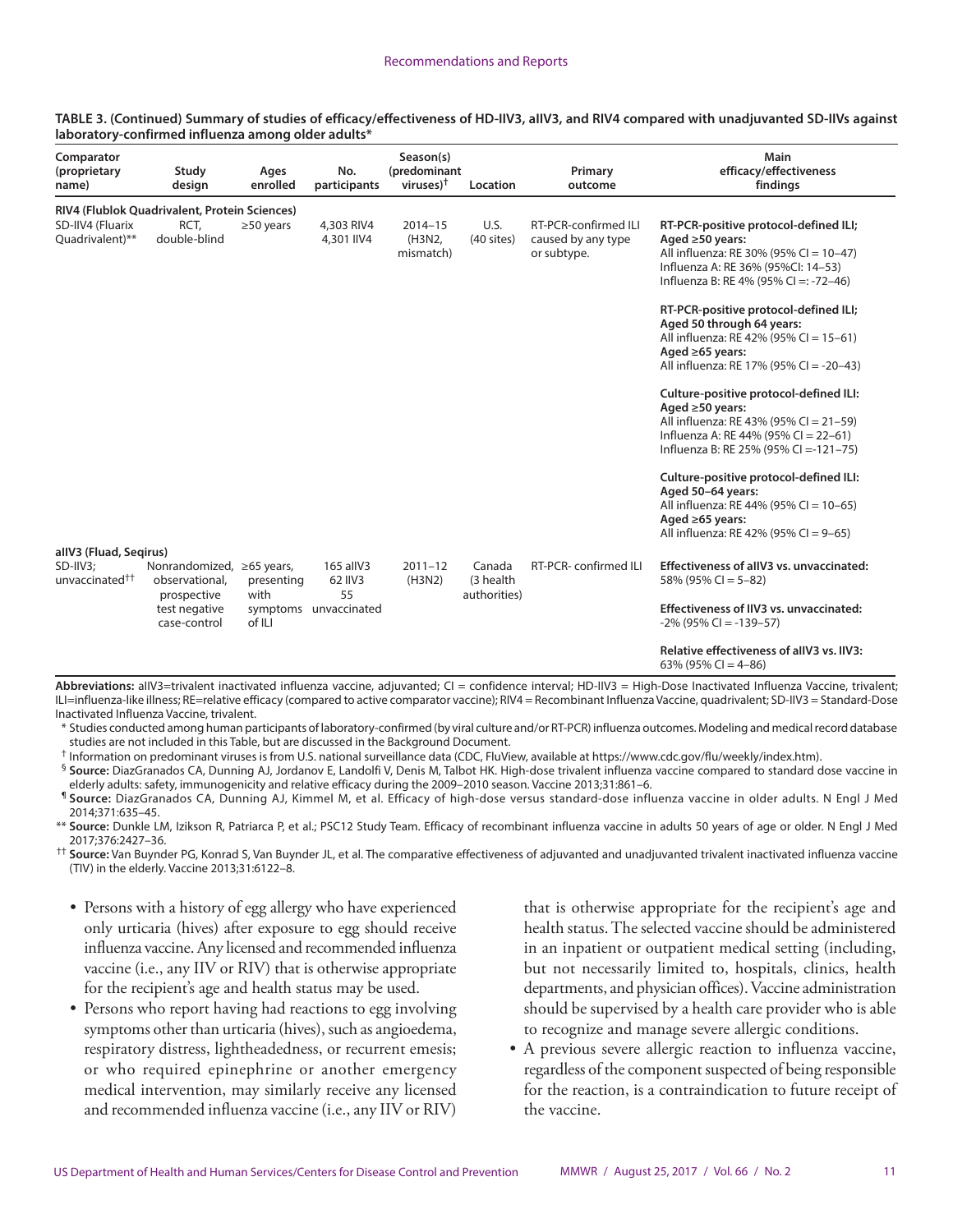No period of postvaccination observation period is recommended specifically for egg-allergic persons. However, ACIP recommends that vaccine providers consider observing patients for 15 minutes following administration of any vaccine to decrease the risk for injury should syncope occur (*52*).

Persons who are able to eat lightly cooked egg (e.g., scrambled egg) without reaction are unlikely to be allergic. Egg-allergic persons might tolerate egg in baked products (e.g., bread or cake). Tolerance to egg-containing foods does not exclude the possibility of egg allergy. Egg allergy can be confirmed by a consistent medical history of adverse reactions to eggs and egg-containing foods, plus skin and/or blood testing for immunoglobulin E directed against egg proteins (*55*).

Occasional cases of anaphylaxis in egg-allergic persons have been reported to VAERS after administration of influenza vaccines (*56*,*57*). ACIP will continue to review available data regarding anaphylaxis cases following influenza vaccines.

### **Vaccination Issues for Travelers**

Travelers who want to reduce the risk for influenza infection should consider influenza vaccination, preferably at least 2 weeks before departure. In particular, persons residing in the United States who are at high risk for complications of influenza and who were not vaccinated with influenza vaccine during the preceding Northern Hemisphere fall or winter should consider receiving influenza vaccine before departure if they plan to travel:

- to the tropics,
- with organized tourist groups or on cruise ships, or
- to the Southern Hemisphere during the Southern Hemisphere influenza season (April–September).

No information is available indicating a benefit to revaccinating persons before summer travel who already were vaccinated during the preceding fall. In many cases, revaccination will not be feasible as Southern Hemisphere formulations of influenza vaccine are not generally available in the United States. Persons at high risk who receive the previous season's vaccine before travel should receive the current vaccine the following fall or winter. Persons at higher risk for influenza complications should consult with their health care practitioner to discuss the risk for influenza or other travel-related diseases before embarking on travel during the summer.

In temperate climate regions of the Northern and Southern hemispheres, influenza activity is seasonal, occurring approximately from October through May in the Northern Hemisphere and April through September in the Southern Hemisphere. In the tropics, influenza occurs throughout the year. Travelers can be exposed to influenza when travelling to an area where influenza is circulating, or when traveling as part of large tourist groups (e.g., on cruise ships) that include

persons from areas of the world in which influenza viruses are circulating (*58*,*59*). In a survey of Swiss travelers to tropical and subtropical countries, among 211 who reported febrile illness during or after travelling abroad and who provided paired serum samples, 40 demonstrated serologic evidence of influenza infection (*60*). Among 109 travelers returning to Australia from travel in Asia who reported acute respiratory infection symptoms, four (3.7%) had evidence of influenza A infection (evidenced by fourfold rise in antibody titer) (*61*).

Influenza vaccine formulated for the Southern Hemisphere might differ in viral composition from the Northern Hemisphere vaccine. However, with the exception of the Southern Hemisphere formulation of Fluzone Quadrivalent (IIV4; Sanofi Pasteur, Swiftwater, Pennsylvania), Southern Hemisphere formulation seasonal influenza vaccines are not licensed in the United States, and Southern Hemisphere formulations generally are not commercially available in the United States. More information on influenza vaccines and travel is available at [https://www.cdc.gov/flu/travelers/travelersfacts.htm.](https://www.cdc.gov/flu/travelers/travelersfacts.htm)

### **Use of Influenza Antiviral Medications**

Administration of IIV or RIV to persons receiving influenza antiviral medications for treatment or chemoprophylaxis is acceptable. ACIP recommends that LAIV4 should not be used during the 2017–18 season. If used, providers should note that influenza antiviral medications may reduce the effectiveness of LAIV4 if given within 48 hours before to 14 days after LAIV4 (*62*). Persons who receive influenza antiviral medications during this period surrounding receipt of LAIV4 may be revaccinated with another appropriate vaccine formulation (e.g., IIV or RIV).

### **Concurrent Administration of Influenza Vaccine with Other Vaccines**

Data regarding potential interference following simultaneous or sequential administration for the many potential combinations of vaccines are limited. Therefore, following the ACIP General Best Practice Guidelines for Immunization is prudent (*52*). IIVs and RIV may be administered concurrently or sequentially with other inactivated vaccines or with live vaccines. LAIV4 is not recommended for use in 2017–18. Providers considering its use should note that although inactivated or live vaccines can be administered simultaneously with LAIV4, after administration of a live vaccine (such as LAIV4), at least 4 weeks should pass before another live vaccine is administered.

Relatively limited data are available on the concurrent administration of influenza vaccines with other vaccines. In a study comparing the immunogenicity of IIV and zoster vaccine given either concurrently or separated by a 4-week interval to adults aged ≥50 years, antibody responses were similar for both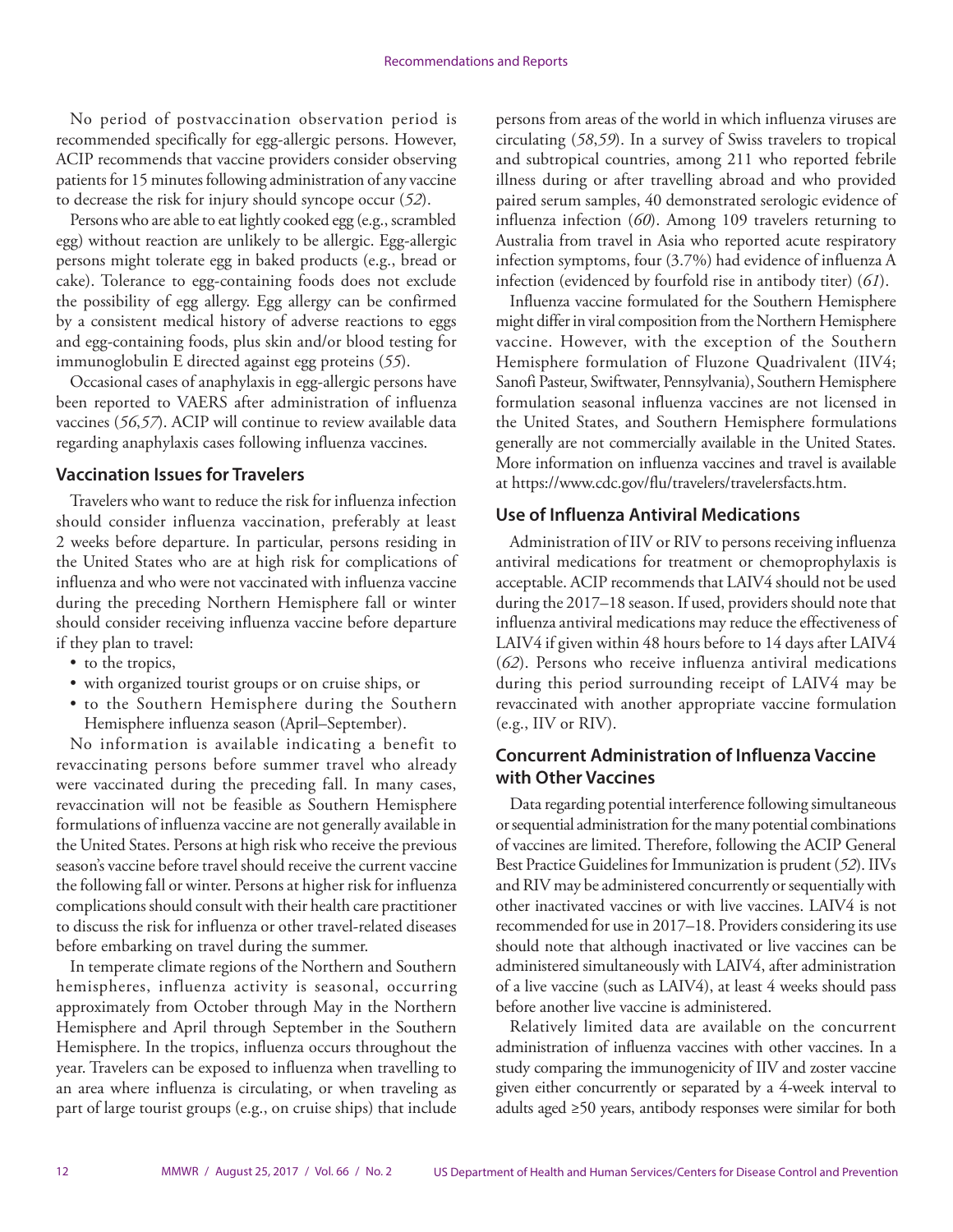<span id="page-14-0"></span>schedules (*63*). In some studies, reduced responses have been noted to PCV13 (*64*,*65*), tetanus antigens (*66*), and pertussis antigens (*66*) when co-administered with IIV; in most instances the clinical significance of this is uncertain. Reassuring safety profiles have been noted for simultaneous administration of zoster vaccine (*63*), PCV13 (*64*,*65*), PPSV23 (*67*) and Tdap (*66*) among adults and of Tdap among pregnant women (*68*). Increased prevalence of local and/or systemic adverse reactions have been noted with concurrent administration in some of these studies, but these symptoms have generally been reported to be mild or moderate. Among children, co-administration of IIV and PCV13 was associated with increased risk of fever on the day of vaccination and the day following (i.e., days 0–1 postvaccination) after vaccination in children aged 6 through 23 months in a study conducted during the 2011–12 season (*69*). Increased risk of febrile seizure in this age group has been noted within days 0–1 following coadministration of IIV with PCV7, PCV13, or DTaP-containing vaccines during the 2006–07 through 2010–11 seasons (*70*), and with PCV13 during the 2014–15 season (*71*). No changes in the recommendations for administration of these vaccines were made, and these vaccines may be given concomitantly. Surveillance of febrile seizures is ongoing through VAERS, and the Vaccine Safety Datalink annual influenza vaccine safety surveillance includes monitoring for seizures following vaccination.

Concurrent administration to children of LAIV3 with MMR and varicella vaccine was not associated with diminished immunogenicity to antigens in any of the vaccines in one study (*72*); diminished response to rubella was observed in another examining coadministraion of LAIV3 and MMR (*73*). Administration of OPV was not associated with interference when administered with LAIV (*74*). No safety concerns were revealed in these studies.

## **Influenza Vaccine Composition and Available Products**

## **Influenza Vaccine Composition for the 2017–18 Season**

All influenza vaccines licensed in the United States will contain components derived from influenza viruses antigenically similar to those recommended by FDA (*75*). Both trivalent and quadrivalent influenza vaccines will be available in the United States. The 2017–18 U.S. influenza vaccines will contain the following components:

- an A/Michigan/45/2015 (H1N1)pdm09-like virus,
- an A/Hong Kong/4801/2014 (H3N2)–like virus, and
- a B/Brisbane/60/2008–like virus (Victoria lineage).

The 2017–18 U.S. quadrivalent vaccines will contain the same three antigens and an additional influenza B virus component, a B/Phuket/3073/2013–like virus (Yamagata lineage). Compared with 2016–17, the composition for 2017–18 represents a change in the influenza A(H1N1)pdm09–like virus.

### **Vaccine Products for the 2017–18 Season**

A variety of influenza vaccine products are licensed and available from several different manufacturers (Table 1). For many vaccine recipients, more than one type or brand of vaccine might be appropriate within approved indications and ACIP recommendations. A licensed, age-appropriate influenza vaccine product should be used. Not all products are likely to be uniformly available in any practice setting or locality. Vaccination should not be delayed in order to obtain a specific product when an appropriate one is already available. Within these guidelines and approved indications, where more than one type of vaccine is appropriate and available, no preferential recommendation is made for use of any influenza vaccine product over another.

Since the publication of the previous season's guidelines, two new influenza vaccine products have been licensed; Afluria Quadrivalent (IIV4; Seqirus, Parkville, Victoria, Australia) and Flublok Quadrivalent (RIV4; Protein Sciences, Meriden, Connecticut). In addition, a labeling change has been approved for a previously-licensed product: FluLaval Quadrivalent (IIV4, ID Biomedical Corporation of Quebec, Quebec City, Quebec, Canada) is now licensed for children aged 6 months and older. These are described in the New Influenza Vaccine Product Approvals section. New licensures and changes to FDA-approved labeling might occur subsequent to this report. These recommendations apply to all licensed influenza vaccines used within FDA–licensed indications, including changes in FDA-approved labeling that might occur after publication of this report. As these changes occur, they will be reflected in the online version of Table 1, available at [https://www.cdc.gov/](https://www.cdc.gov/flu/protect/vaccine/vaccines.htm) [flu/protect/vaccine/vaccines.htm.](https://www.cdc.gov/flu/protect/vaccine/vaccines.htm)

## **Dosage, Administration, Contraindications, and Precautions**

### **Inactivated Influenza Vaccines (IIVs)**

**Available products:** IIVs comprise multiple products (Table 1). Both quadrivalent and trivalent formulations are available.

With one exception, U.S.-licensed IIVs are manufactured through propagation of virus in eggs. The exception, the cell culture-based vaccine Flucelvax Quadrivalent (ccIIV4; Seqirus, Holly Springs, North Carolina), contains vaccine viruses propagated in Madin-Darby canine kidney cells. Flucelvax Quadrivalent is not considered egg-free, as some of the initial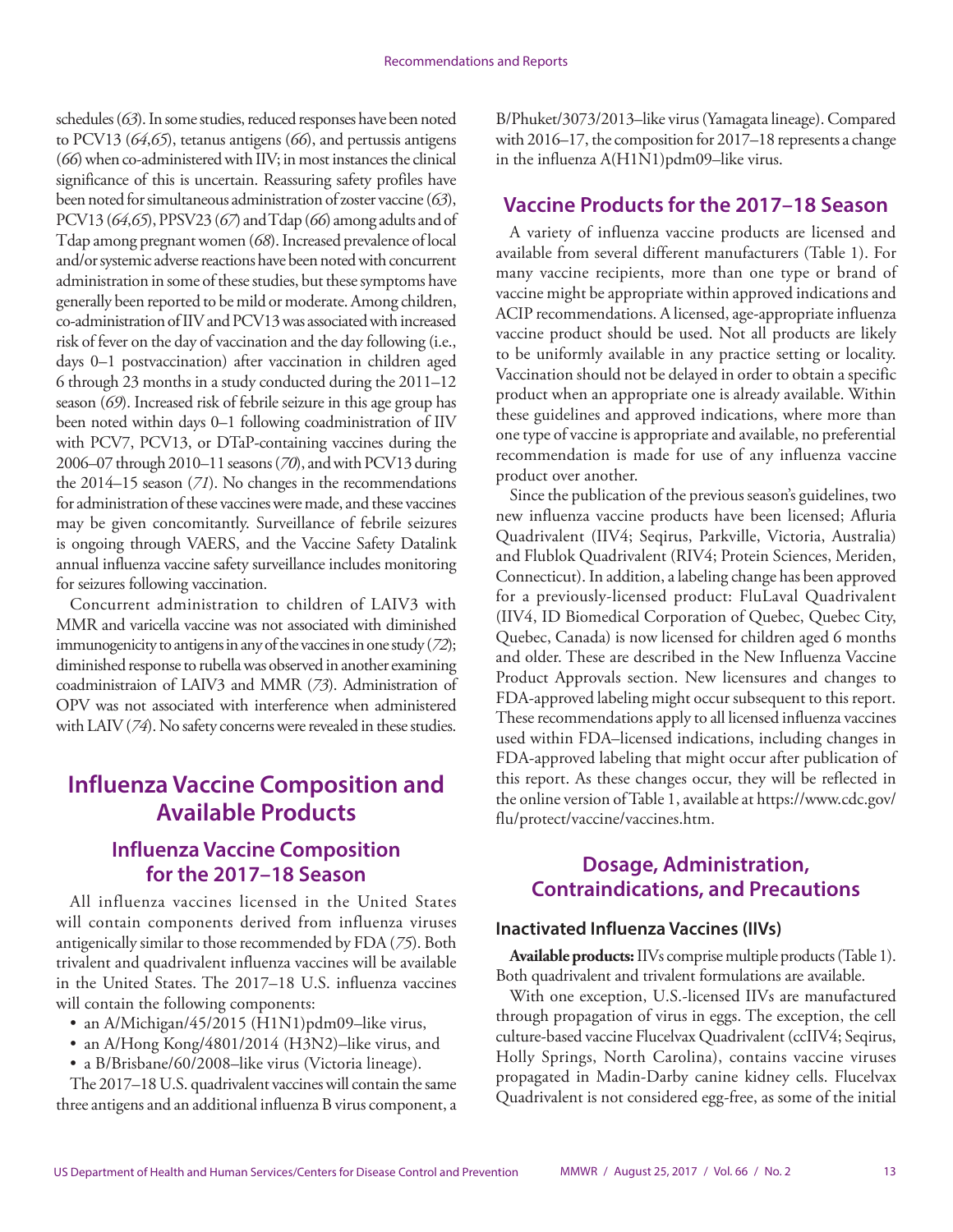vaccine viruses provided to the manufacturer by WHO are egg-derived. For the 2017–18 season, the influenza A (H1N1) and both influenza B components will be egg-derived; the influenza A (H3N2) component will be cell-derived.

With one exception, IIVs licensed in the United States contain no adjuvant. The exception, Fluad (aIIV3; Seqirus, Holly Springs, North Carolina) contains the adjuvant MF59.

There are IIVs that are licensed for persons as young as age 6 months. However, age indications for the various individual IIVs differ (Table 1). Only age-appropriate products should be administered. Afluria (IIV3, Seqirus, Parkville, Victoria, Australia), which was previously recommended for persons aged ≥9 years, is now recommended for persons aged ≥5 years. Providers should consult package inserts and updated CDC/ ACIP guidance for current information.

**Dosage and administration:** All IIV preparations contain 15 *µ*g of HA per vaccine virus strain (45 *µ*g total for IIV3s and 60  $\mu$ g total for IIV4s) per 0.5 mL dose, with two exceptions. Fluzone High Dose (HD-IIV3; Sanofi Pasteur, Swiftwater, Pennsylvania), an IIV3 licensed for persons aged ≥65 years, contains 60 *µ*g of each HA per vaccine virus strain (180 *µ*g total) (*44*). Fluzone Intradermal Quadrivalent (intradermal IIV4; Sanofi Pasteur, Swiftwater, Pennsylvania), an intradermally administered IIV4 licensed for persons aged 18 through 64 years, contains 9 *µ*g of each HA per vaccine virus strain (36 *µ*g total) (*36*).

For children aged 6 through 35 months, two IIV products are licensed by FDA. The approved dose volumes differ for these two products. Children in this age group may receive either 1) 0.5 mL of FluLaval Quadrivalent (ID Biomedical Corporation of Quebec, Quebec City, Quebec, Canada) (*37*), which contains 15 *µ*g of HA per virus, or 2) 0.25 mL of Fluzone Quadrivalent (Sanofi Pasteur, Swiftwater, Pennsylvania) (*35*), which contains 7.5 *µ*g of HA per virus. Care must be taken to administer each at the appropriate dose for each product in this age group. If prefilled syringes are not available, the appropriate dose can be taken from a single-use or multidose vial, at the appropriate volume for the given product.

Children aged 36 months through 17 years (for whom only intramuscular IIVs are licensed) and adults aged ≥18 years who are receiving intramuscular preparations of IIV should receive 0.5 mL per dose. If a smaller intramuscular vaccine dose (e.g., 0.25 mL) is administered inadvertently to an adult, an additional 0.25 mL dose should be administered to provide a full dose (0.5 mL). If the error is discovered later (after the patient has left the vaccination setting), a full 0.5 mL dose should be administered as soon as the patient can return. Vaccination with a formulation approved for adult use should be counted as a dose if inadvertently administered to a child.

With the exception of Fluzone Intradermal Quadrivalent (Sanofi Pasteur, Swiftwater, Pennsylvania), IIVs are administered intramuscularly. For adults and older children, the deltoid is the preferred site. Infants and younger children should be vaccinated in the anterolateral thigh. Additional specific guidance regarding site selection and needle length for intramuscular administration are provided in the ACIP General Best Practice Guidelines for Immunization (*52*). Fluzone Intradermal Quadrivalent is administered intradermally, preferably over the deltoid muscle, using the included delivery system (*36*). Two IIVs, Afluria and Afluria Quadrivalent (Seqirus, Parkville, Victoria, Australia), are licensed for intramuscular administration via jet injector (Stratis; Pharmajet, Golden, Colorado) for persons aged 18 through 64 years (*39*,*76*).

**Trivalent versus quadrivalent IIVs:** Both trivalent and quadrivalent IIVs will be available during the 2017–18 season. Quadrivalent vaccines contain one virus from each of the two influenza B lineages (one B/Victoria virus and one B/Yamagata virus), whereas trivalent vaccines contain one influenza B virus from one lineage. Quadrivalent vaccines are thus designed to provide broader protection against circulating influenza B viruses. However, no preference is expressed for either IIV3 or IIV4.

**Contraindications and precautions for the use of IIVs:** Manufacturer package inserts and updated CDC/ACIP guidance should be consulted for current information on contraindications and precautions for individual vaccine products. In general, history of severe allergic reaction to the vaccine or any of its components (including egg) is a labeled contraindication to the receipt of IIVs (Table 2). However, ACIP makes specific recommendations for the use of influenza vaccine for persons with egg allergy (see Persons with a History of Egg Allergy). Influenza vaccine is not recommended for persons with a history of severe allergic reaction to the vaccine or to components other than egg. Information about vaccine components is located in package inserts from each manufacturer. Prophylactic use of antiviral agents is an option for preventing influenza among persons who cannot receive vaccine (*54*).

Moderate or severe acute illness with or without fever is a general precaution for vaccination (*52*). GBS within 6 weeks following a previous dose of influenza vaccine is considered a precaution for use of influenza vaccines (Table 2).

### **Recombinant Influenza Vaccine (RIVs)**

**Available products:** Two RIV products, Flublok (RIV3) and Flublok Quadrivalent (RIV4), are expected to be available for the 2017–18 influenza season. RIV3 and RIV4 are indicated for persons aged ≥18 years. RIVs are manufactured without the use of influenza viruses; therefore, similarly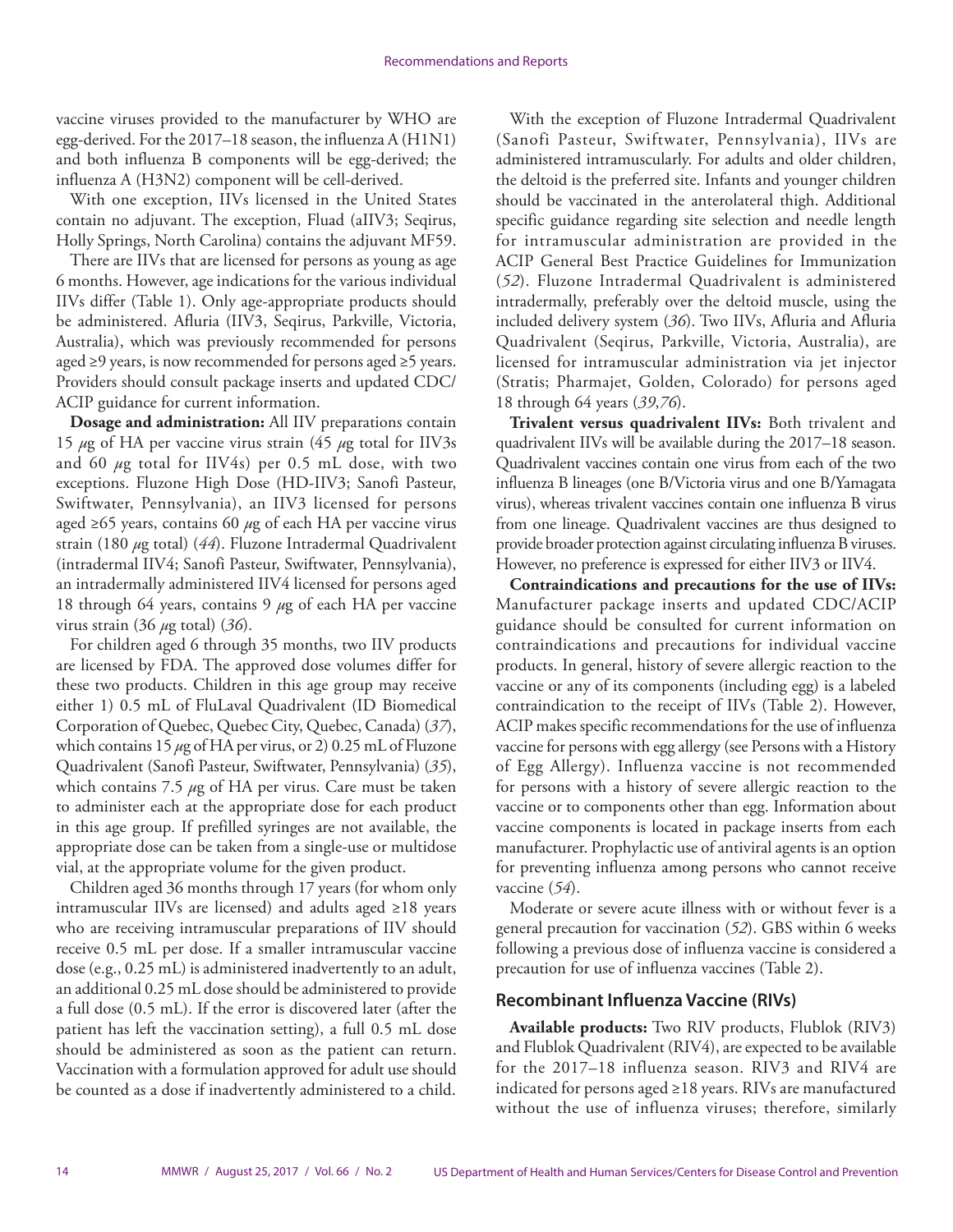to IIVs, no shedding of vaccine virus will occur. These vaccines are produced without the use of eggs, and are eggfree. No preference is expressed for RIVs versus IIVs within specified indications.

**Dosage and administration:** RIVs are administered by intramuscular injection. A 0.5 mL dose contains 45 *µ*g of HA derived from each vaccine virus (135 *µ*g total for RIV3 and 180  $\mu$ g total for RIV4).

**Trivalent versus quadrivalent RIV:** Both trivalent and quadrivalent RIV will be available during the 2017–18 season. Quadrivalent vaccines contain one virus from each of the two influenza B lineages (one B/Victoria virus and one B/Yamagata virus), whereas trivalent vaccines contain one influenza B virus from one lineage. Quadrivalent vaccines are thus designed to provide broader protection against circulating influenza B viruses. However, no preference is expressed for either RIV3 or RIV4.

**Contraindications and precautions for use of RIV:** RIVs are contraindicated in persons who have had a severe allergic reaction to any component of the vaccine. Moderate or severe acute illness with or without fever is a general precaution for vaccination (*52*). GBS within 6 weeks following a previous dose of influenza vaccine is considered a precaution for use of influenza vaccines (Table 2). Flublok is not licensed for use in children aged <18 years.

### **Live Attenuated Influenza Vaccine (LAIV4)**

Pending further data, for the 2017–18 season, ACIP recommends that LAIV4 not be used because of concerns regarding its effectiveness against influenza A(H1N1)pdm09 viruses in the United States during the 2013–14 and 2015–16 seasons. As it is a licensed vaccine and might be available during 2017–18, the material in this section is provided for information.

**Dosage and administration:** LAIV4 is administered intranasally using the supplied prefilled, single-use sprayer containing 0.2 mL of vaccine. Approximately 0.1 mL (i.e., half of the total sprayer contents) is sprayed into the first nostril while the recipient is in the upright position. An attached dose-divider clip is removed from the sprayer to administer the second half of the dose into the other nostril. If the vaccine recipient sneezes immediately after administration, the dose should not be repeated. However, if nasal congestion is present that might impede delivery of the vaccine to the nasopharyngeal mucosa, deferral of administration should be considered until resolution of the illness, or another appropriate vaccine should be administered instead.

**Contraindications and precautions:** ACIP recommends that LAIV4 not be used during the 2017–18 season. Previously issued guidance regarding contraindications and precautions is provided for informational purposes only (Table 2).

## **New Influenza Vaccine Product Approvals**

Since the publication of the previous season's guidance, there have been two new product approvals (Afluria Quadrivalent and Flublok Quadrivalent) and one change to the approved indication for an existing product (expansion of the age indication for FluLaval Quadrivalent from ≥3 years to ≥6 months).

## **Afluria Quadrivalent (IIV4)**

Afluria Quadrivalent (IIV4, Seqirus, Parkville, Victoria, Australia) was licensed by FDA in August 2016, for persons aged ≥18 years, and was available during the 2016–17 season alongside the trivalent formulation of Afluria. In a prelicensure study of the safety and immunogenicity of Afluria Quadrivalent compared with two formulations of Afluria (each containing one of the two influenza B viruses contained in the quadrivalent) among persons aged ≥18 years, Afluria Quadrivalent met prespecified criteria for immunologic noninferiority for all four vaccine viruses, and criteria for immunologic superiority for each B virus as compared to the trivalent formulation containing the alternate B virus. Some local injection site reactions were more common among those who received Afluria Quadrivalent, including an imbalance of Grade 3 injection site induration/ swelling at 0.3% in the Afluria Quadrivalent group and 0.06% in the pooled Afluria trivalent groups), but rates of these reactions were low overall (*77*,*78*).

## **Flublok Quadrivalent (RIV4)**

Flublok Quadrivalent (RIV4; Protein Sciences, Meriden, Connecticut) was licensed by FDA in October 2016, for persons aged ≥18 years. It is anticipated that Flublok Quadrivalent will be available for the 2017–18 season, alongside the trivalent formulation of Flublok. In a prelicensure analysis of immunogenicity data from a subset of participants enrolled in a randomized relative efficacy trial comparing Flublok Quadrivalent with a licensed comparator standard-dose IIV4 among persons aged ≥50 years during the 2014–15 season, Flublok Quadrivalent met criteria for noninferiority to the comparator IIV4 for the A(H3N2) and B/Yamagata antigens, but not for the A(H1N1) or B/Victoria antigens (*47*). In an exploratory analysis of data from this trial  $(N = 8,604)$ , Flublok Quadrivalent demonstrated 30% greater relative efficacy (95% confidence interval [CI] = 10–47) over IIV4 (*46*,*47*). In a second prelicensure study, evaluating safety, reactogenicity, and immunogenicity compared with a licensed IIV4 among persons aged 18 through 49 years during the 2014–15 season, Flublok Quadrivalent met criteria for noninferiority to the comparator IIV4 for the A(H1N1), A(H3N2) and B/Yamagata antigens, but not for the B/Victoria antigen. Safety data from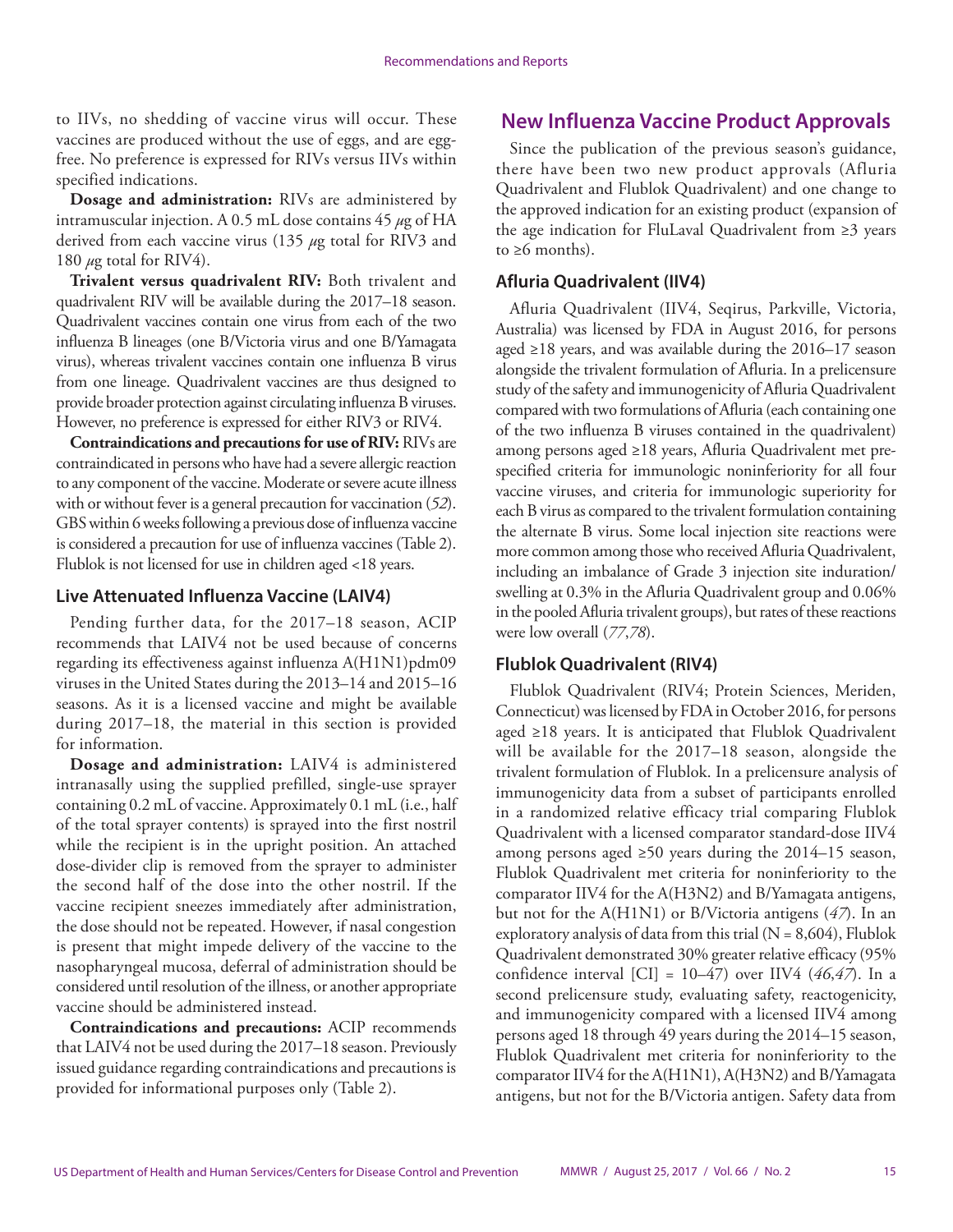<span id="page-17-0"></span>both studies suggested comparable safety to the comparator IIV4 for persons aged ≥18 years (*47*).

### **FluLaval Quadrivalent (IIV4)**

In November 2016, FDA approved expansion of the licensed age indication for FluLaval Quadrivalent (IIV4; ID Biomedical Corporation of Quebec, Quebec City, Quebec, Canada). Previously licensed for persons aged  $\geq 3$  years, FluLaval Quadrivalent is now licensed for persons aged ≥6 months. The approved dose volume is 0.5 mL for all ages. This represents a new option for vaccination of children aged 6 through 35 months, for whom previously the only approved influenza vaccine formulation was the 0.25 mL dose volume of Fluzone Quadrivalent. With this approval, children in this age group may receive either 0.5 mL of FluLaval Quadrivalent or 0.25 mL of Fluzone Quadrivalent for each dose needed.

In a prelicensure study comparing the immunogenicity and safety of 0.5 mL of FluLaval Quadrivalent to that of 0.25 mL of Fluzone Quadrivalent among children aged 6 through 35 months, FluLaval Quadrivalent met criteria for immunogenic noninferiority for all four vaccine strains. Safety and reactogenicity were similar between the two vaccines (*30*,*79*).

## **Storage and Handling of Influenza Vaccines**

In all instances, approved manufacturer packaging information should be consulted for authoritative guidance concerning storage and handling of all influenza vaccines. Vaccines should be protected from light and stored at recommended temperatures. In general, influenza vaccines are recommended to be stored refrigerated between 2° to 8°C (36° to 46°F) and should not be frozen. Vaccine that has frozen should be discarded. In addition, the cold chain must be maintained when LAIV4 is transported. Single-dose vials should not be accessed for more than one dose. Multiple-dose vials should be returned to recommended storage conditions between uses, and once first accessed should not be kept beyond the recommended period of time. For information on permissible temperature excursions and other departures from recommended storage conditions that are not discussed in the package labelling, contact the manufacturer. Vaccines should not be used after the expiration date on the label.

## **Additional Sources for Information Regarding Influenza and Vaccines**

## **Influenza Surveillance, Prevention, and Control**

Updated information regarding influenza surveillance, detection, prevention, and control is available at [https://www.](https://www.cdc.gov/flu) [cdc.gov/flu.](https://www.cdc.gov/flu) U.S surveillance data are updated weekly during October–May on FluView [\(https://www.cdc.gov/flu/weekly](https://www.cdc.gov/flu/weekly)). In addition, periodic updates regarding influenza are published in *MMWR* [\(https://www.cdc.gov/mmwr](https://www.cdc.gov/mmwr)). Additional information regarding influenza vaccine can be obtained from CDC by calling 1-800-232-4636. State and local health departments should be consulted about availability of influenza vaccine, access to vaccination programs, information related to state or local influenza activity, reporting of influenza outbreaks and influenzarelated pediatric deaths, and advice concerning outbreak control.

## **Vaccine Adverse Event Reporting System**

The National Childhood Vaccine Injury Act of 1986 requires health care providers to report any adverse event listed by the vaccine manufacturer as a contraindication to further doses of the vaccine, or any adverse event listed in the VAERS Table of Reportable Events Following Vaccination ([https://vaers.hhs.](https://vaers.hhs.gov/docs/VAERS_Table_of_Reportable_Events_Following_Vaccination.pdf) [gov/docs/VAERS\\_Table\\_of\\_Reportable\\_Events\\_Following\\_](https://vaers.hhs.gov/docs/VAERS_Table_of_Reportable_Events_Following_Vaccination.pdf) [Vaccination.pdf](https://vaers.hhs.gov/docs/VAERS_Table_of_Reportable_Events_Following_Vaccination.pdf)) that occurs within the specified time period after vaccination. In addition to mandated reporting, health care providers are encouraged to report any clinically significant adverse event following vaccination to VAERS. Information on how to report a vaccine adverse event is available at [https://](https://vaers.hhs.gov/index.html) [vaers.hhs.gov/index.html.](https://vaers.hhs.gov/index.html) Additional information on VAERS and vaccine safety is available by emailing [info@vaers.org](mailto:info@vaers.org) or by calling 1-800-822-7967.

## **National Vaccine Injury Compensation Program**

The National Vaccine Injury Compensation Program (VICP), established by the National Childhood Vaccine Injury Act of 1986, as amended, provides a mechanism through which compensation can be paid on behalf of a person determined to have been injured or to have died as a result of receiving a vaccine covered by VICP. The Vaccine Injury Table ([https://](https://www.hrsa.gov/vaccinecompensation/vaccineinjurytable.pdf) [www.hrsa.gov/vaccinecompensation/vaccineinjurytable.pdf](https://www.hrsa.gov/vaccinecompensation/vaccineinjurytable.pdf)) lists the vaccines covered by VICP and the associated injuries and conditions (including death) that might receive a legal presumption of causation. If the injury or condition is not on the Table, or does not occur within the specified time period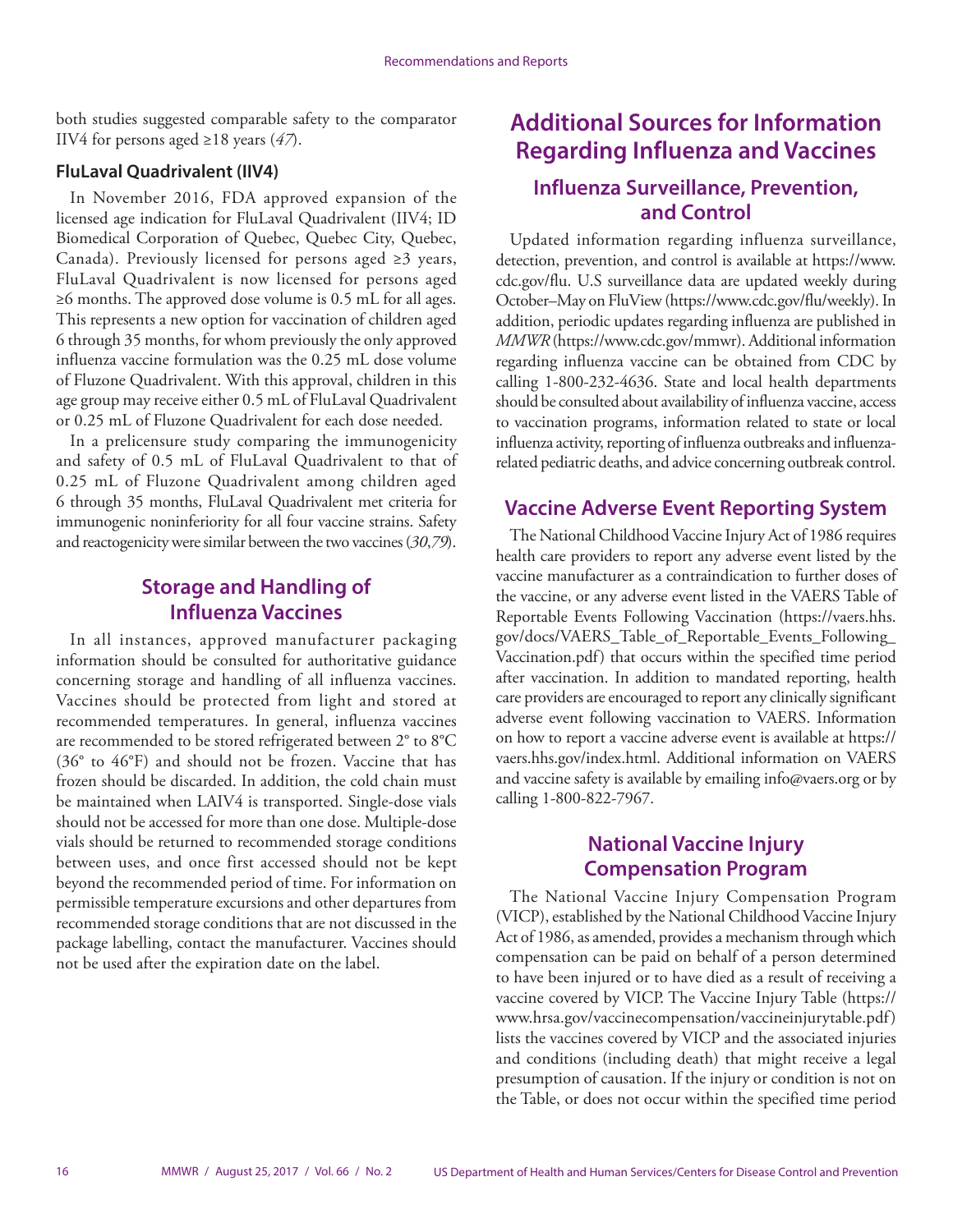<span id="page-18-0"></span>on the Table, persons must prove that the vaccine caused the injury or condition. Eligibility for compensation is not affected by whether a covered vaccine is used off-label or inconsistently with recommendations.

To be eligible for compensation under VICP, a claim must be filed within 3 years after the first symptom of the vaccine injury. Death claims must be filed within 2 years of the vaccinerelated death and not more than 4 years after the start of the first symptom of the vaccine-related injury from which the death occurred. When a new vaccine is covered by VICP or when a new injury/condition is added to the Table, claims that do not meet the general filing guidelines must be filed within 2 years from the date the vaccine or injury/condition is added to the Table for injuries or deaths that occurred up to 8 years before the Table change (*80*). Persons of all ages who receive a VICP-covered vaccine might be eligible to file a claim. Additional information is available at [https://www.](https://www.hrsa.gov/vaccinecompensation) [hrsa.gov/vaccinecompensation](https://www.hrsa.gov/vaccinecompensation) or by calling 1-800-338-2382.

## **Additional Resources**

### **ACIP Statements**

- General Best Practice Guidelines for Immunization: Best Practices Guidance of the Advisory Committee on Immunization Practices (ACIP). [https://www.cdc.gov/](https://www.cdc.gov/vaccines/hcp/acip-recs/general-recs/index.html) [vaccines/hcp/acip-recs/general-recs/index.html](https://www.cdc.gov/vaccines/hcp/acip-recs/general-recs/index.html)
- Immunization of Healthcare Personnel: Recommendations of the Advisory Committee on Immunization Practices (ACIP), 2011. MMWR Recomm Rep 2011;60(No. RR-7). [https://www.cdc.gov/mmwr/preview/mmwrhtml/](https://www.cdc.gov/mmwr/preview/mmwrhtml/rr6007a1.htm) [rr6007a1.htm](https://www.cdc.gov/mmwr/preview/mmwrhtml/rr6007a1.htm)
- Recommended Immunization Schedules for Adults, 2017: <https://www.cdc.gov/vaccines/schedules/hcp/adult.html>
- Recommended Immunization Schedule for Children and Adolescents Aged 18 years or Younger, 2017: [https://www.](https://www.cdc.gov/vaccines/schedules/hcp/child-adolescent.html) [cdc.gov/vaccines/schedules/hcp/child-adolescent.html](https://www.cdc.gov/vaccines/schedules/hcp/child-adolescent.html)

### **Vaccine Information Sheets (VISs)**

- VIS for IIV and RIV: [https://www.cdc.gov/vaccines/hcp/](https://www.cdc.gov/vaccines/hcp/vis/vis-statements/flu.pdf) [vis/vis-statements/flu.pdf](https://www.cdc.gov/vaccines/hcp/vis/vis-statements/flu.pdf)
- VIS for LAIV: [https://www.cdc.gov/vaccines/hcp/vis/vis](https://www.cdc.gov/vaccines/hcp/vis/vis-statements/flulive.pdf)[statements/flulive.pdf](https://www.cdc.gov/vaccines/hcp/vis/vis-statements/flulive.pdf)

### **Influenza Vaccine Package Inserts**

- Trivalent Vaccines: [https://www.fda.gov/](https://www.fda.gov/BiologicsBloodVaccines/Vaccines/ApprovedProducts/ucm094045.htm) [BiologicsBloodVaccines/Vaccines/ApprovedProducts/](https://www.fda.gov/BiologicsBloodVaccines/Vaccines/ApprovedProducts/ucm094045.htm) [ucm094045.htm](https://www.fda.gov/BiologicsBloodVaccines/Vaccines/ApprovedProducts/ucm094045.htm)
- Quadrivalent Vaccines: [https://www.fda.gov/](https://www.fda.gov/BiologicsBloodVaccines/Vaccines/ApprovedProducts/ucm295057.htm) [BiologicsBloodVaccines/Vaccines/ApprovedProducts/](https://www.fda.gov/BiologicsBloodVaccines/Vaccines/ApprovedProducts/ucm295057.htm) [ucm295057.htm](https://www.fda.gov/BiologicsBloodVaccines/Vaccines/ApprovedProducts/ucm295057.htm)

### **CDC Influenza Antiviral Guidance**

• Antiviral Drugs: Information for Healthcare Professionals: <https://www.cdc.gov/flu/professionals/antivirals/index.htm>

### **American Academy of Pediatrics (AAP) Guidance**

• AAP Recommendations for Prevention and Control of Influenza in Children: [https://redbook.solutions.aap.org/](https://redbook.solutions.aap.org/ss/influenza-resources.aspx) [ss/influenza-resources.aspx](https://redbook.solutions.aap.org/ss/influenza-resources.aspx)

### **Infectious Diseases Society of America (IDSA) Guidance**

• 2013 IDSA Clinical Practice Guideline for Vaccination of the Immunocompromised Host: [https://academic.](https://academic.oup.com/cid/article/58/3/e44/336537/ 2013-IDSA-Clinical-Practice-Guideline-for) oup. [com/cid/article/58/3/e44/336537/](https://academic.oup.com/cid/article/58/3/e44/336537/ 2013-IDSA-Clinical-Practice-Guideline-for) [2013–IDSA-Clinical-Practice-Guideline-for](https://academic.oup.com/cid/article/58/3/e44/336537/ 2013-IDSA-Clinical-Practice-Guideline-for)

### **References**

- 1. Barker WH. Excess pneumonia and influenza associated hospitalization during influenza epidemics in the United States, 1970–78. Am J Public Health 1986;76:761–5. <https://doi.org/10.2105/AJPH.76.7.761>
- 2. Barker WH, Mullooly JP. Impact of epidemic type A influenza in a defined adult population. Am J Epidemiol 1980;112:798–811. [https://](https://doi.org/10.1093/oxfordjournals.aje.a113052) [doi.org/10.1093/oxfordjournals.aje.a113052](https://doi.org/10.1093/oxfordjournals.aje.a113052)
- 3. Poehling KA, Edwards KM, Weinberg GA, et al.; New Vaccine Surveillance Network. The underrecognized burden of influenza in young children. N Engl J Med 2006;355:31–40. [https://doi.](https://doi.org/10.1056/NEJMoa054869) [org/10.1056/NEJMoa054869](https://doi.org/10.1056/NEJMoa054869)
- 4. Fowlkes A, Steffens A, Temte J, et al.; Influenza Incidence Surveillance Project Working Group. Incidence of medically attended influenza during pandemic and post-pandemic seasons through the Influenza Incidence Surveillance Project, 2009-13. Lancet Respir Med 2015;3:709–18. [https://doi.org/10.1016/S2213-2600\(15\)00278-7](https://doi.org/10.1016/S2213-2600(15)00278-7)
- 5. Siston AM, Rasmussen SA, Honein MA, et al.; Pandemic H1N1 Influenza in Pregnancy Working Group. Pandemic 2009 influenza A(H1N1) virus illness among pregnant women in the United States. JAMA 2010;303:1517–25. <https://doi.org/10.1001/jama.2010.479>
- 6. Mullooly JP, Bridges CB, Thompson WW, et al.; Vaccine Safety Datalink Adult Working Group. Influenza- and RSV-associated hospitalizations among adults. Vaccine 2007;25:846–55. [https://doi.org/10.1016/j.](https://doi.org/10.1016/j.vaccine.2006.09.041) [vaccine.2006.09.041](https://doi.org/10.1016/j.vaccine.2006.09.041)
- 7. Fiore AE, Uyeki TM, Broder K, et al. Prevention and control of influenza with vaccines: recommendations of the Advisory Committee on Immunization Practices (ACIP), 2010. MMWR Recomm Rep 2010;59(No. RR-8):1–62.
- 8. Grohskopf LA, Sokolow LZ, Broder KR, et al. Prevention and control of seasonal influenza with vaccines. MMWR Recomm Rep 2016;65(No. RR-5).
- 9. Advisory Committee on Immunization Practices (ACIP). Summary report: June 22–23, 2016 (meeting minutes). Atlanta, GA: US Department of Health and Human Services, CDC; 2016.
- 10. CDC. The flu season. Atlanta, GA: US Department of Health and Human Services, CDC; 2015.<https://www.cdc.gov/flu/about/season/flu-season.htm>
- 11. Kissling E, Valenciano M, Larrauri A, et al. Low and decreasing vaccine effectiveness against influenza A(H3) in 2011/12 among vaccination target groups in Europe: results from the I-MOVE multicentre casecontrol study. Euro Surveill 2013;18(5):pii=20390.
- 12. Belongia EA, Sundaram ME, McClure DL, Meece JK, Ferdinands J, VanWormer JJ. Waning vaccine protection against influenza A (H3N2) illness in children and older adults during a single season. Vaccine 2015;33:246–51.<https://doi.org/10.1016/j.vaccine.2014.06.052>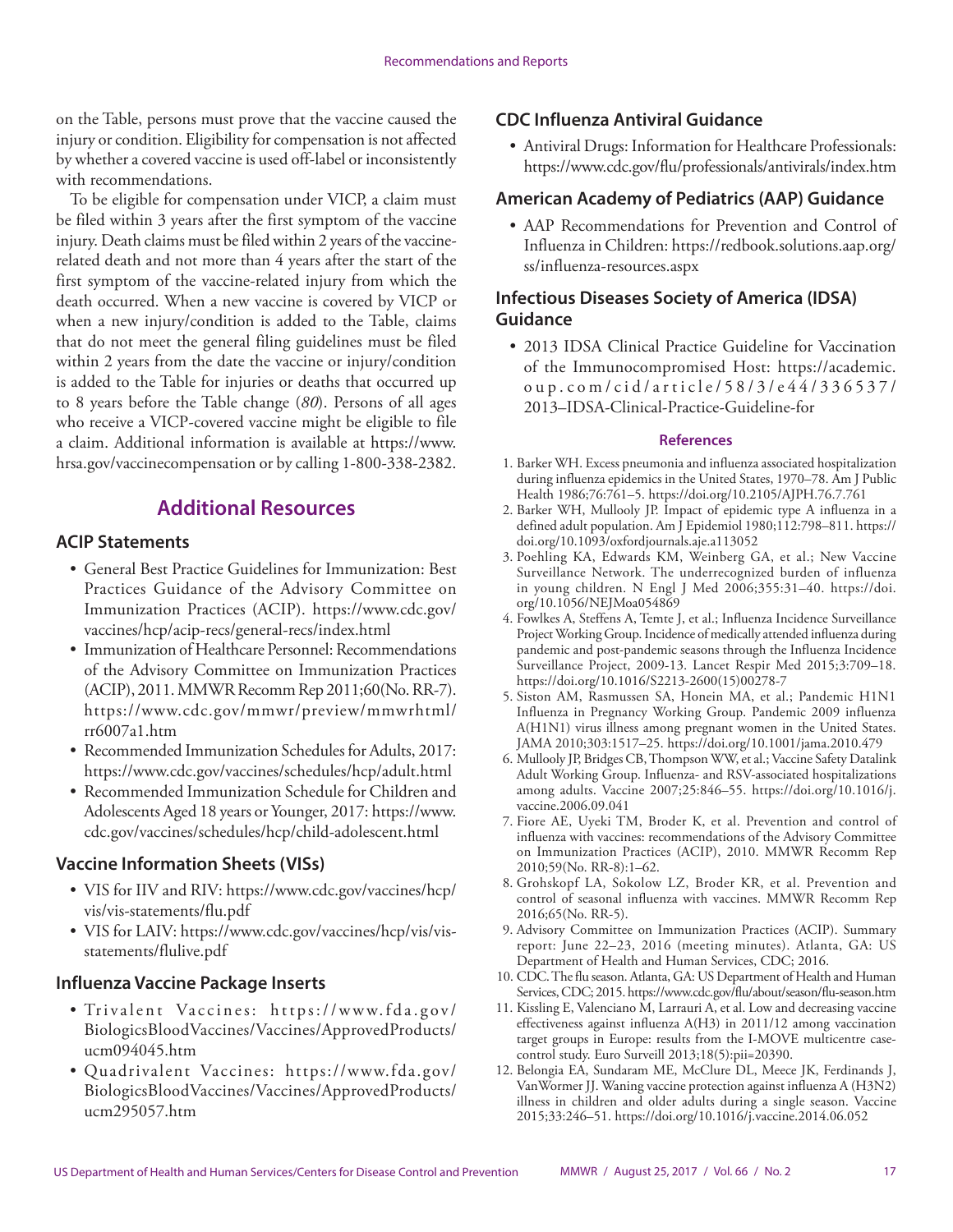- 13. Castilla J, Martínez-Baz I, Martínez-Artola V, et al.; Primary Health Care Sentinel Network. Network for Influenza Surveillance in Hospitals of Navarre. Decline in influenza vaccine effectiveness with time after vaccination, Navarre, Spain, season 2011/12. Euro Surveill 2013;18(5):pii=20388.
- 14. Pebody R, Andrews N, McMenamin J, et al. Vaccine effectiveness of 2011/12 trivalent seasonal influenza vaccine in preventing laboratoryconfirmed influenza in primary care in the United Kingdom: evidence of waning intra-seasonal protection. Euro Surveill 2013;18(5):pii=20389.
- 15. Ochiai H, Shibata M, Kamimura K, Niwayama S. Evaluation of the efficacy of split-product trivalent A(H1N1), A(H3N2), and B influenza vaccines: reactogenicity, immunogenicity and persistence of antibodies following two doses of vaccines. Microbiol Immunol 1986;30:1141–9. <https://doi.org/10.1111/j.1348-0421.1986.tb03043.x>
- 16. Künzel W, Glathe H, Engelmann H, Van Hoecke C. Kinetics of humoral antibody response to trivalent inactivated split influenza vaccine in subjects previously vaccinated or vaccinated for the first time. Vaccine 1996;14:1108–10. [https://doi.org/10.1016/0264-410X\(96\)00061-8](https://doi.org/10.1016/0264-410X(96)00061-8)
- 17. Song JY, Cheong HJ, Hwang IS, et al. Long-term immunogenicity of influenza vaccine among the elderly: risk factors for poor immune response and persistence. Vaccine 2010;28:3929–35. [https://doi.](https://doi.org/10.1016/j.vaccine.2010.03.067) [org/10.1016/j.vaccine.2010.03.067](https://doi.org/10.1016/j.vaccine.2010.03.067)
- 18. Petrie JG, Ohmit SE, Johnson E, Truscon R, Monto AS. Persistence of antibodies to influenza hemagglutinin and neuraminidase following one or two years of influenza vaccination. J Infect Dis 2015;212:1914–22. <https://doi.org/10.1093/infdis/jiv313>
- 19. Skowronski DM, Tweed SA, De Serres G. Rapid decline of influenza vaccine-induced antibody in the elderly: is it real, or is it relevant? J Infect Dis 2008;197:490–502. <https://doi.org/10.1086/524146>
- 20. Ferdinands JM, Fry AM, Reynolds S, et al. Intraseason waning of influenza vaccine protection: Evidence from the US Influenza Vaccine Effectiveness Network, 2011–12 through 2014–15. Clin Infect Dis 2017;64:544–50.
- 21. Shefer A, Atkinson W, Friedman C, et al. Immunization of health-care personnel: recommendations of the Advisory Committee on Immunization Practices (ACIP). MMWR Recomm Rep 2011;60(No. RR-7).
- 22. Pearson ML, Bridges CB, Harper SA. Influenza vaccination of healthcare personnel: recommendations of the Healthcare Infection Control Practices Advisory Committee (HICPAC) and the Advisory Committee on Immunization Practices (ACIP). MMWR Recomm Rep 2006;55(No. RR-2).
- 23. Wright PF, Thompson J, Vaughn WK, Folland DS, Sell SH, Karzon DT. Trials of influenza A/New Jersey/76 virus vaccine in normal children: an overview of age-related antigenicity and reactogenicity. J Infect Dis 1977;136(Suppl):S731–41. [https://doi.org/10.1093/infdis/136.](https://doi.org/10.1093/infdis/136.Supplement_3.S731) [Supplement\\_3.S731](https://doi.org/10.1093/infdis/136.Supplement_3.S731)
- 24. Wright PF, Dolin R, La Montagne JR. Summary of clinical trials of influenza vaccines–II. J Infect Dis 1976;134:633–8. [https://doi.](https://doi.org/10.1093/infdis/134.6.633) [org/10.1093/infdis/134.6.633](https://doi.org/10.1093/infdis/134.6.633)
- 25. Wright PF, Sell SH, Thompson J, Karzon DT. Clinical reactions and serologic response following inactivated monovalent influenza type B vaccine in young children and infants. J Pediatr 1976;88:31–5. [https://](https://doi.org/10.1016/S0022-3476(76)80722-6) [doi.org/10.1016/S0022-3476\(76\)80722-6](https://doi.org/10.1016/S0022-3476(76)80722-6)
- 26. Gross PA. Reactogenicity and immunogenicity of bivalent influenza vaccine in one- and two-dose trials in children: a summary. J Infect Dis 1977;136(Suppl):S616–25. [https://doi.org/10.1093/infdis/136.](https://doi.org/10.1093/infdis/136.Supplement_3.S616) [Supplement\\_3.S616](https://doi.org/10.1093/infdis/136.Supplement_3.S616)
- 27. Bernstein DI, Zahradnik JM, DeAngelis CJ, Cherry JD. Clinical reactions and serologic responses after vaccination with whole-virus or split-virus influenza vaccines in children aged 6 to 36 months. Pediatrics 1982;69:404–8.
- 28. Skowronski DM, Hottes TS, Chong M, et al. Randomized controlled trial of dose response to influenza vaccine in children aged 6 to 23 months. Pediatrics 2011;128:e276–89. [https://doi.org/10.1542/](https://doi.org/10.1542/peds.2010-2777) [peds.2010-2777](https://doi.org/10.1542/peds.2010-2777)
- 29. Halasa NB, Gerber MA, Berry AA, et al. Safety and immunogenicity of full-dose trivalent inactivated influenza vaccine (TIV) compared with halfdose TIV administered to children 6 through 35 months of age. J Pediatric Infect Dis Soc 2015;4:214–24.<https://doi.org/10.1093/jpids/piu061>
- 30. Jain VK, Domachowske JB, Wang L, et al. Time to change dosing of inactivated quadrivalent influenza vaccine in young children: evidence from a Phase III, randomized, controlled trial. J Pediatric Infect Dis Soc 2017;6:9–19.
- 31. Neuzil KM, Jackson LA, Nelson J, et al. Immunogenicity and reactogenicity of 1 versus 2 doses of trivalent inactivated influenza vaccine in vaccine-naive 5-8-year-old children. J Infect Dis 2006;194:1032–9. <https://doi.org/10.1086/507309>
- 32. Allison MA, Daley MF, Crane LA, et al. Influenza vaccine effectiveness in healthy 6- to 21-month-old children during the 2003-2004 season. J Pediatr 2006;149:755–62.<https://doi.org/10.1016/j.jpeds.2006.06.036>
- 33. Ritzwoller DP, Bridges CB, Shetterly S, Yamasaki K, Kolczak M, France EK. Effectiveness of the 2003-2004 influenza vaccine among children 6 months to 8 years of age, with 1 vs 2 doses. Pediatrics 2005;116:153–9. <https://doi.org/10.1542/peds.2005-0049>
- 34. Eisenberg KW, Szilagyi PG, Fairbrother G, et al.; New Vaccine Surveillance Network. Vaccine effectiveness against laboratory-confirmed influenza in children 6 to 59 months of age during the 2003–2004 and 2004-2005 influenza seasons. Pediatrics 2008;122:911–9. [https://doi.](https://doi.org/10.1542/peds.2007-3304) [org/10.1542/peds.2007-3304](https://doi.org/10.1542/peds.2007-3304)
- 35. Sanofi Pasteur. Fluzone Quadrivalent [package insert]. Swiftwater, PA: Sanofi Pasteur; 2017.
- 36. Sanofi Pasteur. Fluzone Intradermal Quadrivalent [package insert]. Swiftwater, PA: Sanofi Pasteur; 2017.
- 37. ID Biomedical Corporation of Quebec. Flulaval Quadrivalent [package insert]. Quebec City, Canada: IB Biomedical Corporation of Quebec; 2017.
- 38. GlaxoSmithKline. Fluarix Quadrivalent [package insert]. Research Triangle Park, NC: GlaxoSmithKline; 2017.
- 39. Seqirus. Afluria Quadrivalent [package insert]. Parkville, Victoria, Australia: Seqirus; 2017.
- 40. Seqirus. Flucelvax Quadrivalent [package insert]. Holly Springs, NC: Seqirus; 2017
- 41. Protein Sciences. Flublok [package insert]. Meriden, CT: Protein Sciences; 2017.
- 42. Protein Sciences. Flublok Quadrivalent [package insert]. Meriden, CT: Protein Sciences; 2017.
- 43. DiazGranados CA, Dunning AJ, Kimmel M, et al. Efficacy of high-dose versus standard-dose influenza vaccine in older adults. N Engl J Med 2014;371:635–45. <https://doi.org/10.1056/NEJMoa1315727>
- 44. Sanofi Pasteur. Fluzone High-Dose [package insert]. Swiftwater, PA: Sanofi Pasteur; 2017.
- 45. Food and Drug Administration. October 29, 2014 clinical review— Fluzone High-Dose. Silver Spring, MD: US Department of Health and Human Services, Food and Drug Administration; 2014.
- 46. Dunkle LM, Izikson R, Patriarca P, et al.; PSC12 Study Team. Efficacy of recombinant influenza vaccine in adults 50 years of age or older. N Engl J Med 2017;376:2427–36. [https://doi.org/10.1056/](https://doi.org/10.1056/NEJMoa1608862) [NEJMoa1608862](https://doi.org/10.1056/NEJMoa1608862)
- 47. Food and Drug Administration. Summary basis for regulatory action— Flublok Quadrivalent. Silver Spring, MD: US Department of Health and Human Services, Food and Drug Administration; 2016.
- 48. Van Buynder PG, Konrad S, Van Buynder JL, et al. The comparative effectiveness of adjuvanted and unadjuvanted trivalent inactivated influenza vaccine (TIV) in the elderly. Vaccine 2013;31:6122–8. [https://](https://doi.org/10.1016/j.vaccine.2013.07.059) [doi.org/10.1016/j.vaccine.2013.07.059](https://doi.org/10.1016/j.vaccine.2013.07.059)
- 49. DiazGranados CA, Robertson CA, Talbot HK, Landolfi V, Dunning AJ, Greenberg DP. Prevention of serious events in adults 65 years of age or older: A comparison between high-dose and standard-dose inactivated influenza vaccines. Vaccine 2015;33:4988–93. [https://doi.org/10.1016/j.](https://doi.org/10.1016/j.vaccine.2015.07.006) [vaccine.2015.07.006](https://doi.org/10.1016/j.vaccine.2015.07.006)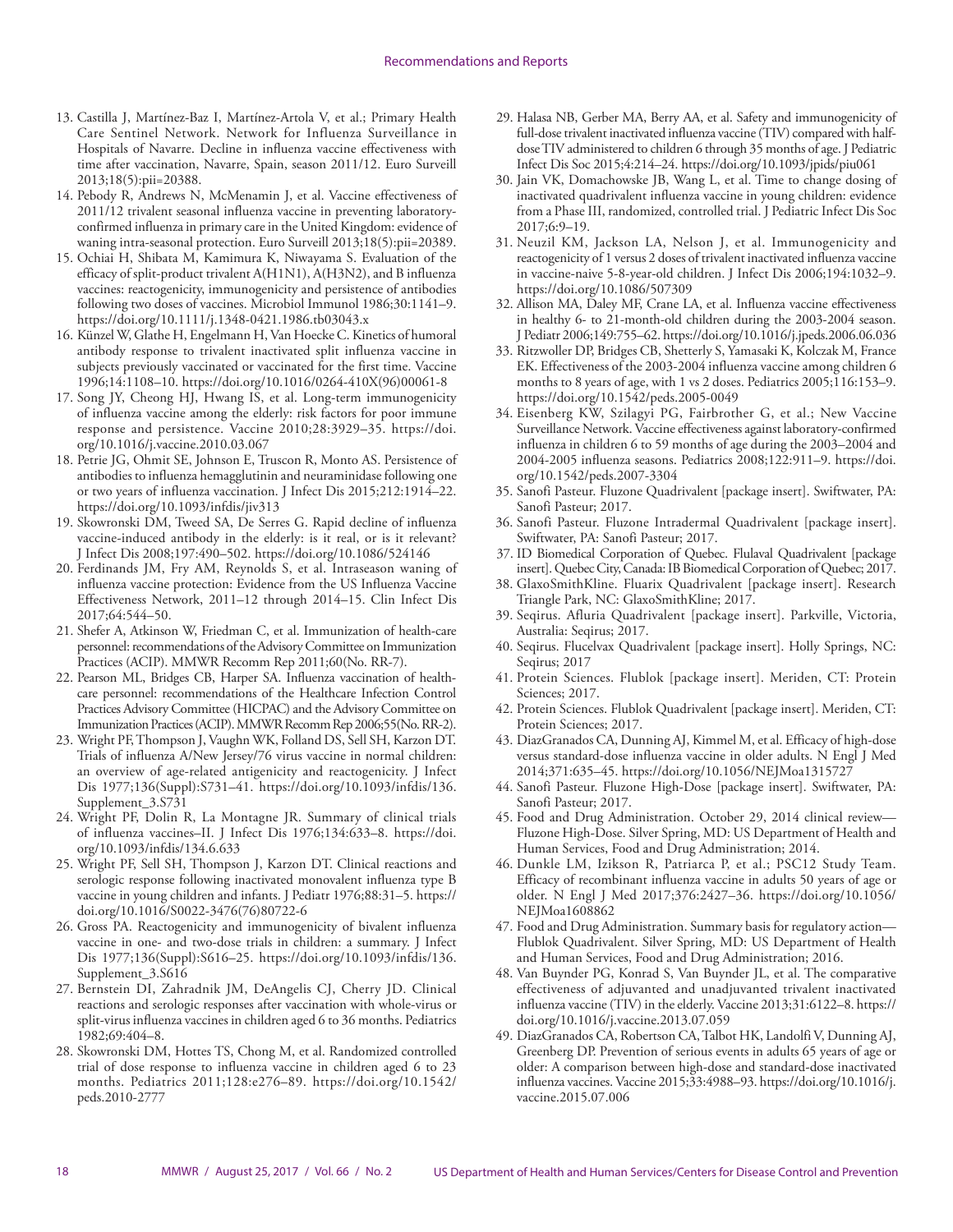- 50. DiazGranados CA, Dunning AJ, Robertson CA, Talbot HK, Landolfi V, Greenberg DP. Efficacy and immunogenicity of high-dose influenza vaccine in older adults by age, comorbidities, and frailty. Vaccine 2015;33:4565–71. <https://doi.org/10.1016/j.vaccine.2015.07.003>
- 51. DiazGranados CA, Dunning AJ, Jordanov E, Landolfi V, Denis M, Talbot HK. High-dose trivalent influenza vaccine compared to standard dose vaccine in elderly adults: safety, immunogenicity and relative efficacy during the 2009-2010 season. Vaccine 2013;31:861–6. [https://doi.](https://doi.org/10.1016/j.vaccine.2012.12.013) [org/10.1016/j.vaccine.2012.12.013](https://doi.org/10.1016/j.vaccine.2012.12.013)
- 52. Kroger AT, Duchin J, Vázquez M. Best practices guidance of the Advisory Committee on Immunization Practices (ACIP). Atlanta, GA: US Department of Health and Human Services, CDC; 2017. [https://www.](https://www.cdc.gov/vaccines/hcp/acip-recs/general-recs/downloads/general-recs.pdf) [cdc.gov/vaccines/hcp/acip-recs/general-recs/downloads/general-recs.pdf](https://www.cdc.gov/vaccines/hcp/acip-recs/general-recs/downloads/general-recs.pdf)
- 53. Rubin LG, Levin MJ, Ljungman P, et al.; Infectious Diseases Society of America. 2013 IDSA clinical practice guideline for vaccination of the immunocompromised host. Clin Infect Dis 2014;58:309–18. [https://](https://doi.org/10.1093/cid/cit816) [doi.org/10.1093/cid/cit816](https://doi.org/10.1093/cid/cit816)
- 54. CDC. Antiviral drugs: information for healthcare professionals. Atlanta, GA: US Department of Health and Human Services, CDC. [https://](https://www.cdc.gov/flu/professionals/antivirals/index.htm) [www.cdc.gov/flu/professionals/antivirals/index.htm](https://www.cdc.gov/flu/professionals/antivirals/index.htm)
- 55. Erlewyn-Lajeunesse M, Brathwaite N, Lucas JS, Warner JO. Recommendations for the administration of influenza vaccine in children allergic to egg. BMJ 2009;339(sep15 3):b3680. [https://doi.org/10.1136/](https://doi.org/10.1136/bmj.b3680) [bmj.b3680](https://doi.org/10.1136/bmj.b3680)
- 56. CDC. Advisory Committee on Immunization Practices summary report: June 20–21, 2012 (meeting minutes). Atlanta, GA: US Department of Health and Human Services, CDC; 2012.
- 57. CDC. Advisory Committee on Immunization Practices summary report: June 19–20, 2013 (meeting minutes). Atlanta, GA: US Department of Health and Human Services, CDC; 2013.
- 58. Miller JM, Tam TW, Maloney S, et al. Cruise ships: high-risk passengers and the global spread of new influenza viruses. Clin Infect Dis 2000;31:433–8. <https://doi.org/10.1086/313974>
- 59. Uyeki TM, Zane SB, Bodnar UR, et al.; Alaska/Yukon Territory Respiratory Outbreak Investigation Team. Large summertime influenza A outbreak among tourists in Alaska and the Yukon Territory. Clin Infect Dis 2003;36:1095–102. <https://doi.org/10.1086/374053>
- 60. Mutsch M, Tavernini M, Marx A, et al. Influenza virus infection in travelers to tropical and subtropical countries. Clin Infect Dis 2005;40:1282–7.<https://doi.org/10.1086/429243>
- 61. Ratnam I, Black J, Leder K, et al. Incidence and risk factors for acute respiratory illnesses and influenza virus infections in Australian travellers to Asia. J Clin Virol 2013;57:54–8. [https://doi.org/10.1016/j.](https://doi.org/10.1016/j.jcv.2013.01.008) [jcv.2013.01.008](https://doi.org/10.1016/j.jcv.2013.01.008)
- 62. MedImmune. FluMist Quadrivalent [package insert]. Gaithersburg, MD: MedImmune; 2016.
- 63. Kerzner B, Murray AV, Cheng E, et al. Safety and immunogenicity profile of the concomitant administration of ZOSTAVAX and inactivated influenza vaccine in adults aged 50 and older. J Am Geriatr Soc 2007;55:1499–507. <https://doi.org/10.1111/j.1532-5415.2007.01397.x>
- 64. Frenck RW Jr, Gurtman A, Rubino J, et al. Randomized, controlled trial of a 13-valent pneumococcal conjugate vaccine administered concomitantly with an influenza vaccine in healthy adults. Clin Vaccine Immunol 2012;19:1296–303. <https://doi.org/10.1128/CVI.00176-12>
- 65. Schwarz TF, Flamaing J, Rümke HC, et al. A randomized, double-blind trial to evaluate immunogenicity and safety of 13-valent pneumococcal conjugate vaccine given concomitantly with trivalent influenza vaccine in adults aged ≥65 years. Vaccine 2011;29:5195–202. [https://doi.](https://doi.org/10.1016/j.vaccine.2011.05.031) [org/10.1016/j.vaccine.2011.05.031](https://doi.org/10.1016/j.vaccine.2011.05.031)
- 66. McNeil SA, Noya F, Dionne M, et al. Comparison of the safety and immunogenicity of concomitant and sequential administration of an adult formulation tetanus and diphtheria toxoids adsorbed combined with acellular pertussis (Tdap) vaccine and trivalent inactivated influenza vaccine in adults. Vaccine 2007;25:3464–74. [https://doi.org/10.1016/j.](https://doi.org/10.1016/j.vaccine.2006.12.047) [vaccine.2006.12.047](https://doi.org/10.1016/j.vaccine.2006.12.047)
- 67. Song JY, Cheong HJ, Tsai TF, et al. Immunogenicity and safety of concomitant MF59-adjuvanted influenza vaccine and 23-valent pneumococcal polysaccharide vaccine administration in older adults. Vaccine 2015;33:4647–52.<https://doi.org/10.1016/j.vaccine.2015.05.003>
- 68. Sukumaran L, McCarthy NL, Kharbanda EO, et al. Safety of tetanus toxoid, reduced diphtheria toxoid, and acellular pertussis and influenza vaccinations in pregnancy. Obstet Gynecol 2015;126:1069–74. [https://](https://doi.org/10.1097/AOG.0000000000001066) [doi.org/10.1097/AOG.0000000000001066](https://doi.org/10.1097/AOG.0000000000001066)
- 69. Stockwell MS, Broder K, LaRussa P, et al. Risk of fever after pediatric trivalent inactivated influenza vaccine and 13-valent pneumococcal conjugate vaccine. JAMA Pediatr 2014;168:211–9.
- 70. Duffy J, Weintraub W, Hambidge SJ, et al; Vaccine Safety Datalink. Febrile Seizure Risk after Vaccination in Children 6 to 23 Months. Pediatrics 2016; 138: e20160320.
- 71. Li R, Stewart B, McNeil MM, et al. Post licensure surveillance of influenza vaccines in the Vaccine Safety Datalink in the 2013–2014 and 2014–2015 seasons. Pharmacoepidemiol Drug Saf 2016;8:928–34.
- 72. Nolan T, Bernstein DI, Block SL, et al.; LAIV Study Group. Safety and immunogenicity of concurrent administration of live attenuated influenza vaccine with measles-mumps-rubella and varicella vaccines to infants 12 to 15 months of age. Pediatrics 2008;121:508–16. [https://](https://doi.org/10.1542/peds.2007-1064) [doi.org/10.1542/peds.2007-1064](https://doi.org/10.1542/peds.2007-1064)
- 73. Lum LC, Borja-Tabora CF, Breiman RF, et al. Influenza vaccine concurrently administered with a combination measles, mumps, and rubella vaccine to young children. Vaccine 2010;28:1566–74. [https://](https://doi.org/10.1016/j.vaccine.2009.11.054) [doi.org/10.1016/j.vaccine.2009.11.054](https://doi.org/10.1016/j.vaccine.2009.11.054)
- 74. Breiman RF, Brooks WA, Goswami D, et al. A multinational, randomized, placebo-controlled trial to assess the immunogenicity, safety, and tolerability of live attenuated influenza vaccine coadministered with oral poliovirus vaccine in healthy young children. Vaccine 2009;27:5472–9.<https://doi.org/10.1016/j.vaccine.2009.07.002>
- 75. Food and Drug Administration. Summary minutes: 145th Vaccines and Related Biological Products Advisory Committee, March 9, 2017. Silver Spring, MD: US Department of Health and Human Services, Food and Drug Administration; 2017.
- 76. Seqirus. Afluria [package insert]. Parkville, Victoria, Australia: Seqirus; 2017.
- 77. Food and Drug Administration. Summary basis for regulatory action– Afluria Quadrivalent. Silver Spring, MD: US Department of Health and Human Services, Food and Drug Administration; 2016.
- 78. Treanor JT, Albano FR, Sawlwin DC, et al. Immunogenicity and safety of a quadrivalent inactivated influenza vaccine compared with two trivalent inactivated influenza vaccines containing alternate B strains in adults: A phase 3, randomized noninferiority study. Vaccine 2017;35:1856–64. <https://doi.org/10.1016/j.vaccine.2017.02.066>
- 79. Food and Drug Administration. Clinical review. November 17, 2016– FluLaval Quadrivalent. US Department of Health and Human Services, Food and Drug Administration; 2016.
- 80. Health Resources and Services Administration. What you need to know about the National Vaccine Injury Compensation Program (VICP). Washington, DC: US Department of Health and Human Services. Health Resources and Services Administration; 2017.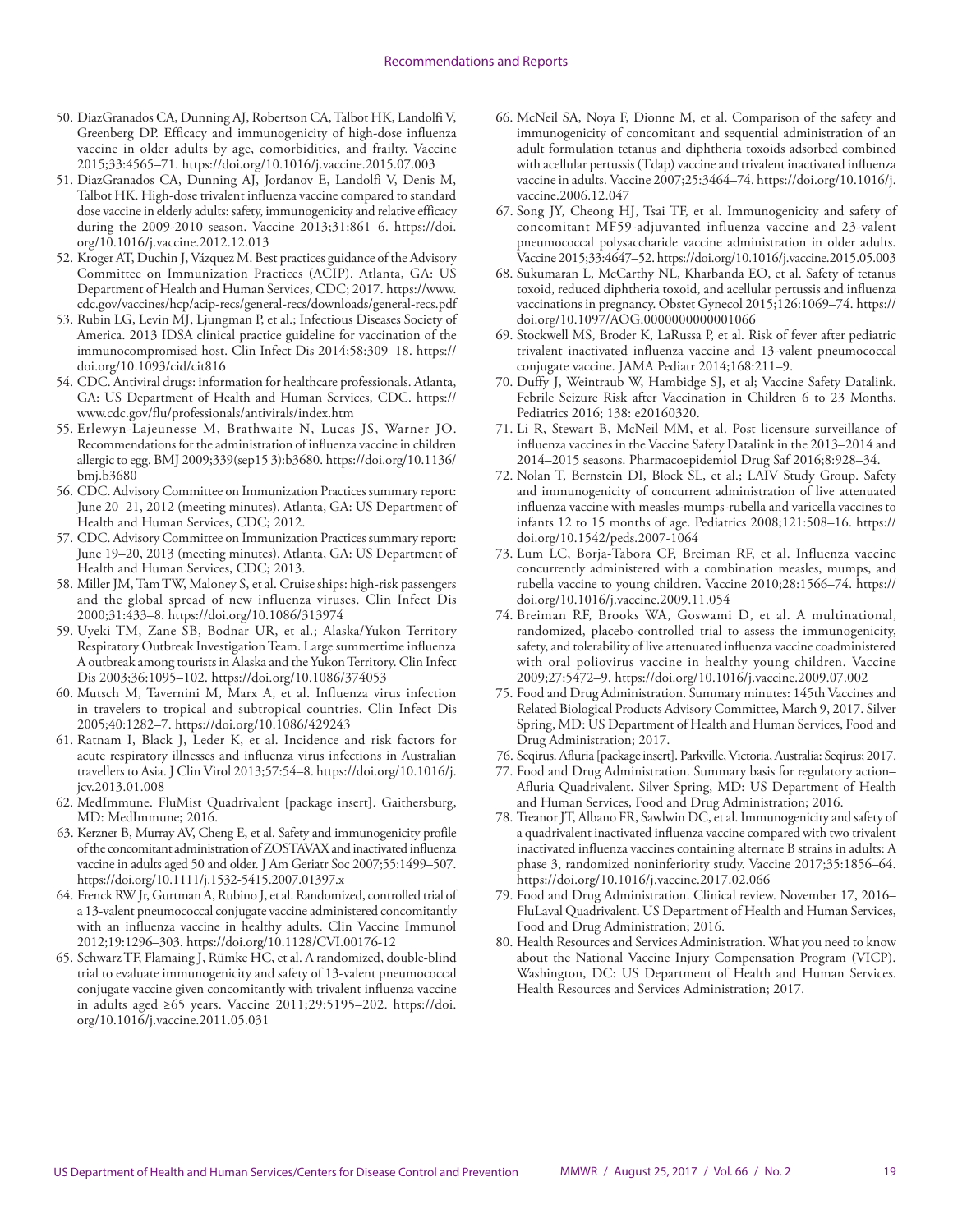#### **ACIP Members, July 1, 2016–June 30, 2017**

**Chair:** Nancy Bennett, MD, University of Rochester School of Medicine and Dentistry, Rochester, New York.

**Executive Secretary:** Amanda Cohn, MD, National Center for Immunization and Respiratory Diseases, CDC, Atlanta, Georgia.

**Members:** Robert L. Atmar, MD, Baylor College of Medicine, Houston, Texas; Edward Belongia, MD, Marshfield Clinic Research Foundation, Marshfield, Wisconsin; Echezona Ezeanolue, MD, University of Nevada, Las Vegas, Nevada; Paul Hunter, MD, University of Wisconsin School of Medicine and Public Health, Milwaukee, Wisconsin; Allison Kempe, MD, University of Colorado School of Medicine, Denver, Colorado; Grace M. Lee, MD, Harvard Pilgrim Health Care Institute and Harvard Medical School, Boston, Massachusetts; Kelly Moore, MD, Vanderbilt University School of Medicine, Nashville, Tennessee; Cynthia Pellegrini, March of Dimes, District of Columbia; Arthur L. Reingold, MD, University of California, Berkeley, Berkeley, California; Laura E. Riley, MD, Harvard Medical School, Boston, Massachusetts; José R. Romero, MD, University of Arkansas for Medical Sciences, Little Rock, Arkansas; David Stephens, MD, Emory University School of Medicine, Atlanta, Georgia; Peter Szilagyi, MD, University of California, Los Angeles, Los Angeles, California; Emmanuel (Chip) Walter, MD, Duke University School of Medicine, Durham, North Carolina.

**Ex Officio Members:** Centers for Medicare and Medicaid Services, Mary Beth Hance, Baltimore, Maryland; Department of Defense, Eric Deussing, MD, Atlanta, Georgia; Department of Veterans Affairs, Jane A. Kim, MD, Durham, North Carolina; Food and Drug Administration, Wellington Sun, MD, Rockville, Maryland; Health Resources and Services Administration, Narayan Nair, MD, Rockville, Maryland; Indian Health Service, Amy Groom, MPH, Albuquerque, New Mexico; National Vaccine Program Office, Bruce Gellin, MD, District of Columbia; National Institutes of Health, Richard L. Gorman, MD, Bethesda, Maryland.

**Liaison Representatives:** American Academy of Family Physicians (AAFP), Margot Savoy, MD, Wilmington, Delaware; American Academy of Pediatrics (AAP), Committee on Infectious Diseases (COID), Carrie L. Byington, MD, Salt Lake City, Utah; American Academy of Pediatrics (AAP); Red Book Editor, David Kimberlin, MD, Birmingham, Alabama; American Academy of Physician Assistants (AAPA), Marie-Michèle Léger, MPH, Alexandria, Virginia; American College Health Association (ACHA), Susan Even, MD, Columbia, Missouri; American College of Nurse Midwives (ACNM), Carol E. Hayes, MN, MPH, Atlanta, Georgia; American College of Nurse Midwives (ACNM), (alternate) Pamela M. Meharry, PhD, Middletown, Connecticut; American College of Obstetricians and Gynecologists (ACOG), Kevin A. Ault, MD, Kansas City, Kansas; American College of Physicians (ACP), Sandra Adamson Fryhofer, MD, Atlanta, Georgia; American College of Physicians (ACP) (alternate), Gregory A. Poland, MD, Rochester, Minnesota; American Geriatrics Society (AGS), Kenneth Schmader, MD, Durham, North Carolina; America's Health Insurance Plans (AHIP), Mark J. Netoskie, MD, MBA, Houston, Texas; American Medical Association (AMA), Sandra Adamson Fryhofer, MD, Atlanta, Georgia; American Nurses Association (ANA), Charles (Chad) Rittle, DNP, Pittsburgh, Pennsylvania; American Osteopathic Association (AOA), Stanley E. Grogg, DO, Tulsa, Oklahoma; American Pharmacists Association (APhA), Stephan L. Foster, PharmD, Memphis, Tennessee; Association of Immunization Managers (AIM), Christine Finley, MPH, Burlington, Vermont; Association for Prevention Teaching and Research (APTR), W. Paul McKinney, MD, Louisville, Kentucky; Association of State and Territorial Health Officials (ASTHO); Terry L. Dwelle, MD, Bismarck, North Dakota; Biotechnology Industry Organization (BIO) Phyllis A. Arthur, MBA, District of Columbia; Council of State and Territorial Epidemiologists (CSTE), Christine Hahn, MD, Boise, Idaho; Canadian National Advisory Committee on Immunization (NACI), Ian MacDonald Gemmill, MD, Kingston, Ontario, Canada; Infectious Diseases Society of America (IDSA), Kathleen M. Neuzil, MD, Baltimore, Maryland; Infectious Diseases Society of America (IDSA) (alternate), Carol J. Baker, MD, Houston, Texas; National Association of County and City Health Officials (NACCHO), Matthew Zahn, MD, Santa Ana, California; National Association of County and City Health Officials (NACCHO), (alternate) Jeffrey Duchin, MD, Seattle, Washington; National Association of Pediatric Nurse Practitioners (NAPNAP), Patricia A. Stinchfield, MS, St. Paul, Minnesota; National Foundation for Infectious Diseases (NFID), William Schaffner, MD, Nashville, Tennessee; National Immunization Council and Child Health Program, Mexico, Ignacio Villaseñor Ruiz, MD, Mexico City, Federal District, Mexico; National Medical Association (NMA), Patricia Whitley-Williams, MD, New Brunswick, New Jersey; National Vaccine Advisory Committee (NVAC), Kimberly Thompson, ScD, Orlando, Florida; Pediatric Infectious Diseases Society (PIDS), Sean O'Leary, MD, Denver, Colorado; Pediatric Infectious Diseases Society (PIDS) (alternate), Mark H. Sawyer, MD, San Diego, California; Pharmaceutical Research and Manufacturers of America (PhRMA); David R. Johnson, MD, Swiftwater, Pennsylvania; Society for Adolescent Health and Medicine (SAHM), Amy B. Middleman, MD, Oklahoma City, Oklahoma; Society for Healthcare Epidemiology of America (SHEA), David Weber, MD, Chapel Hill, North Carolina.

### **ACIP Influenza Vaccine Work Group**

**Chair:** Emmanuel (Chip) Walter, MD, Durham, North Carolina.

**Members:** Kevin Ault, MD, Kansas, City, Kansas; Edward Belongia, MD, Marshfield, Wisconsin; Henry Bernstein, DO, Hempstead, New York; Karin Bok, MS, Bethesda, Maryland; PhD; Jeff Duchin, MD, Seattle, Washington; David Cho, PhD, Silver Spring, Maryland; Janet Englund, MD, Seattle, Washington; Sandra Fryhofer, MD, Atlanta, Georgia; Bruce Gellin, MD, District of Columbia; Ruth Karron, MD, Baltimore, Maryland; Wendy Keitel, MD, Houston, Texas; Lucia Lee, MD, Silver Spring, Maryland; Marie‐Michèle Léger, MPH, Alexandria, Virginia; Susan Lett, MD, Jamaica Plain, Massachusetts; Jamie Loehr, MD, Ithaca, New York; Flor M. Munoz, MD, Houston, Texas; Kathleen M. Neuzil, MD, Baltimore, Maryland; Cynthia Nolletti, MD, Silver Spring, Maryland; Roshan Ramanathan, MD, Silver Spring, Maryland; Chris Roberts, PhD, Rockville, Maryland; William Schaffner, MD, Nashville, Tennessee; Robert Schechter, MD, Richmond, California; Kenneth Schmader, MD, Durham, North Carolina; Tamara Sheffield, MD, Salt Lake City, Utah; Patricia Stinchfield, MS, St. Paul, Minnesota; Rob Stirling, MD, MSc, MHSc, Toronto, Ontario, Canada; Peter Szilagyi, MD, Los Angeles, California; Wendy Vaudry, MD, Edmonton, Alberta, Canada; Matthew Zahn, MD, Santa Ana, California.